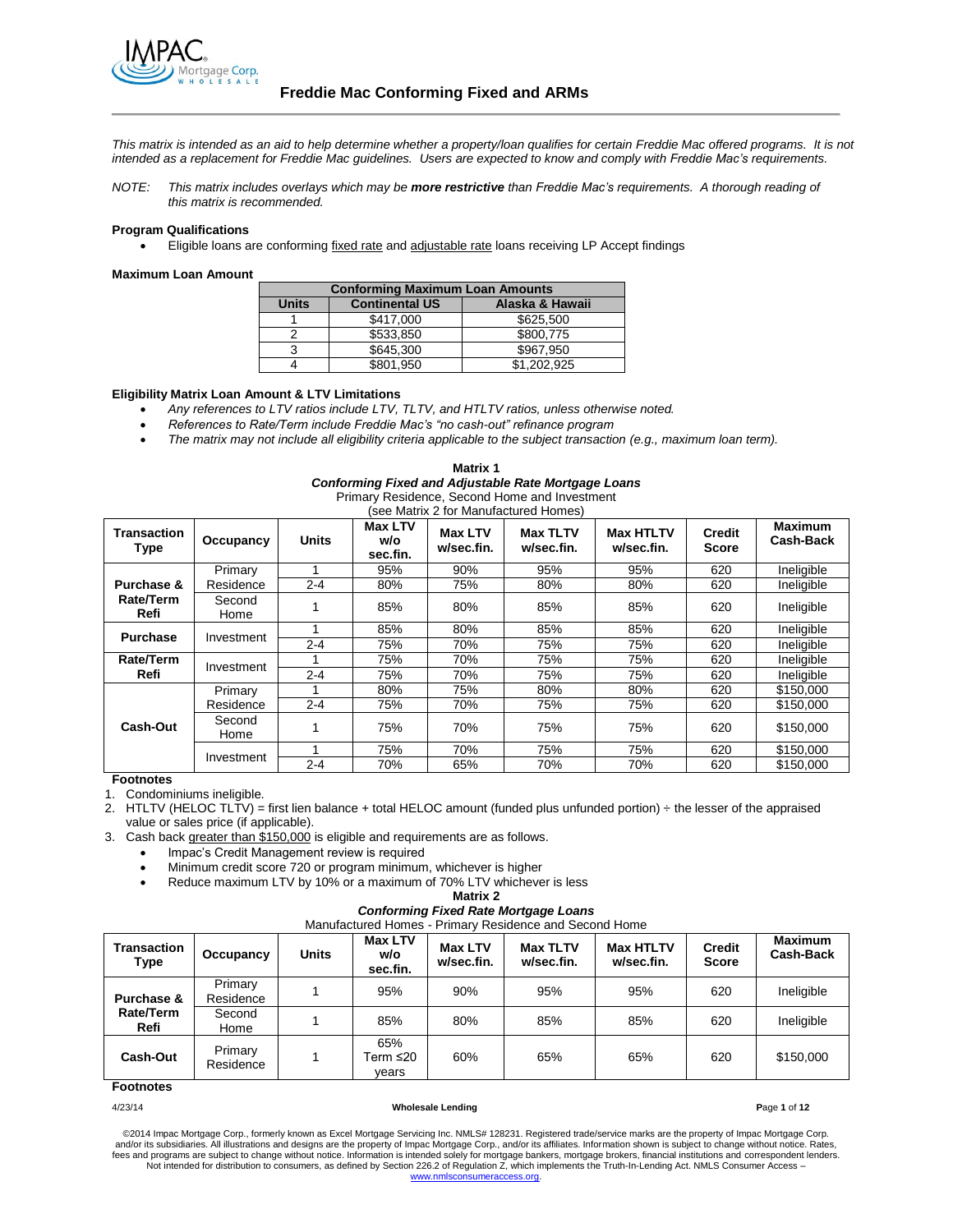

- 1. HTLTV (HELOC TLTV) = first lien balance + total HELOC amount (funded plus unfunded portion) ÷ the lesser of the appraised value or sales price (if applicable).
- 2. Cash back greater than \$150,000 is eligible and requirements are as follows.
	- Impac's Credit Management review is required
	- Minimum credit score 720 or program minimum, whichever is higher
	- Reduce maximum LTV by 10% or a maximum of 70% LTV whichever is less
- 3. Cash Out term must be ≤ 20 years

## **Product Description**

- Fixed Rate 10, 15, 20, 25 and 30 years Conforming loan amounts
- Hybrid ARMs  $-5/1$ , 7/1 and 10/1
- Fully Amortizing

#### **Product Codes**

## **Conforming Fixed Rate**

| Years   | <b>Product Code</b>           |
|---------|-------------------------------|
| 10 Year | CF10FH Conv Freddie Mac FRM10 |
| 15 Year | CF15FH Conv Freddie Mac FRM15 |
| 20 Year | CF20FH Conv Freddie Mac FRM20 |
| 25 Year | CF25FH Conv Freddie Mac FRM25 |
| 30 Year | CF30FH Conv Freddie Mac FRM30 |

#### **Conforming Fixed Rate with Lender Paid MI**

| Years   | <b>Product Code</b>             |
|---------|---------------------------------|
| 10 Year | CF10FHLM Conv Freddie Mac FRM10 |
| 15 Year | CF15FHLM Conv Freddie Mac FRM15 |
| 20 Year | CF20FHLM Conv Freddie Mac FRM20 |
| 25 Year | CF20FHLM Conv Freddie Mac FRM25 |
| 30 Year | CF30FHLM Conv Freddie Mac FRM30 |

## **Conforming Hybrid ARMs**

| <b>Hybrid ARM</b> | <b>Product Code</b>                    |
|-------------------|----------------------------------------|
| $5/1$ ARM         | <b>CA51FH Conv Freddie Mac 5/1 ARM</b> |
| 7/1 ARM           | CA71FH Conv Freddie Mac 7/1 ARM        |
| 10/1 ARM          | CA101FH Conv Freddie Mac 10/1 ARM      |

#### **Conforming Hybrid ARMs with Lender Paid MI**

| <b>Hybrid ARM</b> | <b>Product Code</b>                 |
|-------------------|-------------------------------------|
| 5/1 ARM           | CA51FHLM Conv Freddie Mac 5/1 ARM   |
| 7/1 ARM           | CA71FHLM Conv Freddie Mac 7/1 ARM   |
| 10/1 ARM          | CA101FHLM Conv Freddie Mac 10/1 ARM |

## **Eligibility Requirements**

| <b>Adjustable Rate</b> |                                 |                                                                                                                                                                                                                                                                                                                                                                                                   |
|------------------------|---------------------------------|---------------------------------------------------------------------------------------------------------------------------------------------------------------------------------------------------------------------------------------------------------------------------------------------------------------------------------------------------------------------------------------------------|
| <b>Details</b>         |                                 | <b>5/1 ARM</b>                                                                                                                                                                                                                                                                                                                                                                                    |
|                        | <b>Interest rate adjustment</b> | Initial: 2% up/down; Subsequent: 2% up/down; Lifetime: 5% up                                                                                                                                                                                                                                                                                                                                      |
|                        | caps                            | 7/1 & 10/1 ARMs                                                                                                                                                                                                                                                                                                                                                                                   |
|                        |                                 | Initial: 5% up/down; Subsequent: 2% up/down; Lifetime: 5% up                                                                                                                                                                                                                                                                                                                                      |
|                        | <b>Margin</b>                   | 2.25%                                                                                                                                                                                                                                                                                                                                                                                             |
|                        | <i><b>Index</b></i>             | 1-Year LIBOR (London InterBank Offer Rate)                                                                                                                                                                                                                                                                                                                                                        |
|                        | <b>Interest rate Floor</b>      | The interest rate Floor is equal to the Margin                                                                                                                                                                                                                                                                                                                                                    |
|                        | <b>Change dates</b>             | 5/1: The first Change Date is the 60 <sup>th</sup> payment due date. There is a new<br>Change Date every 12 months thereafter<br>7/1: The first Change Date is the 84 <sup>th</sup> payment due date. There is a new<br>Change Date every 12 months thereafter<br>10/1: The first Change Date is the 120 <sup>th</sup> payment due date. There is a new<br>Change Date every 12 months thereafter |
|                        | <b>Conversion Option</b>        | <b>None</b>                                                                                                                                                                                                                                                                                                                                                                                       |
|                        | <b>Assumption</b>               | Permitted after the first adjustment. Subject to conditions, fees and rate<br>adjustment                                                                                                                                                                                                                                                                                                          |
|                        |                                 |                                                                                                                                                                                                                                                                                                                                                                                                   |

#### 4/23/14 **Wholesale Lending P**age **2** of **12**

©2014 Impac Mortgage Corp., formerly known as Excel Mortgage Servicing Inc. NMLS# 128231. Registered trade/service marks are the property of Impac Mortgage Corp. and/or its subsidiaries. All illustrations and designs are the property of Impac Mortgage Corp., and/or its affiliates. Information shown is subject to change without notice. Rates,<br>fees and programs are subject to change [www.nmlsconsumeraccess.org.](http://www.nmlsconsumeraccess.org/)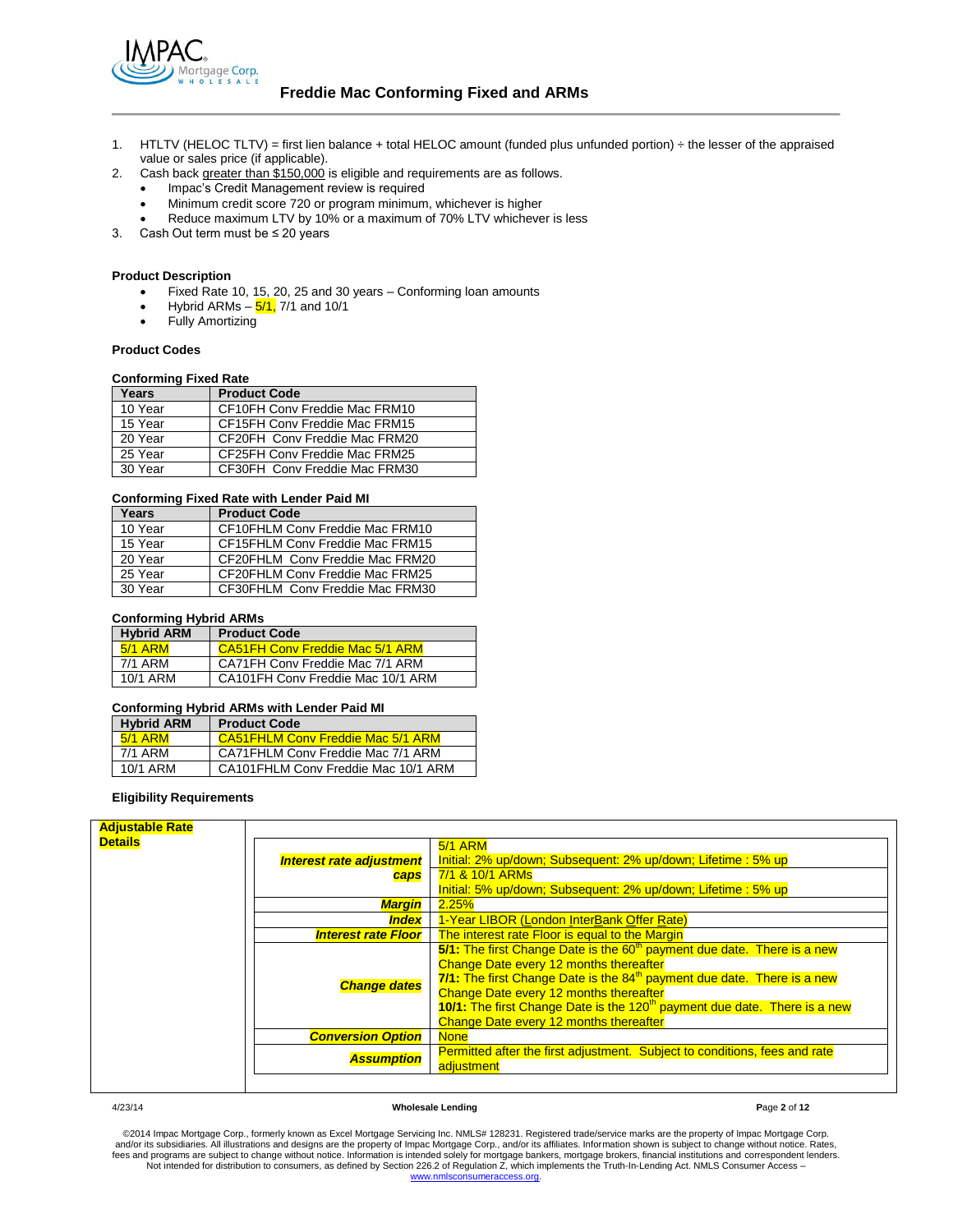

# **Freddie Mac Conforming Fixed and ARMs**

| Appraisal           | The subject property must represent the highest and best use of the property as improved (or as proposed                                                                                                                                                                                                       |
|---------------------|----------------------------------------------------------------------------------------------------------------------------------------------------------------------------------------------------------------------------------------------------------------------------------------------------------------|
| <b>Requirements</b> | per plans and specifications) and the use must be a legal or legal non-conforming use (commonly referred to<br>as grandfathered use). Any adverse effect of non-conforming use must be reflected in the opinion of value.                                                                                      |
|                     | Appraisal must be obtained in a manner consistent with the requirements of Appraiser Independence<br>Requirements (AIRs).                                                                                                                                                                                      |
|                     | Appraisal must be ordered through Impac approved Appraisal Management Company (AMC).                                                                                                                                                                                                                           |
|                     | An appraisal, inspection, and PIA (property inspection alternative) are acceptable per LP Feedback<br>Certificate. Each are valid for 120 days to note date. Certain upgrade requirements may apply (Selling<br>Guide 44.9).                                                                                   |
|                     | For purchase money Mortgages originated using the Form 2070 or PIA in lieu of an appraisal the borrower<br>must be provided with Freddie Mac Form 1149, Notice About Appraisal of Your Property, or a substantially<br>similar notice. Borrower must sign the notice and it must be part of the mortgage file. |
|                     | Property Inspection Alternative is allowed per LP Feedback Certificate and Freddie Mac guidelines.                                                                                                                                                                                                             |
| Assets              | Evaluated per LP and Freddie Mac guidelines with the following restrictions                                                                                                                                                                                                                                    |
|                     | Stand-alone VOD (Verification of Deposit) is ineligible. VOD must be accompanied by at least one<br>monthly bank statement.                                                                                                                                                                                    |
|                     | Streamlined Accept Documentation and Standard Documentation are both acceptable per LP Accept Certificate.                                                                                                                                                                                                     |
|                     | <b>Depository Accounts</b>                                                                                                                                                                                                                                                                                     |
|                     | Funds held in a checking, savings, money market, certificate of deposit, or other depository account may be used<br>for the down payment, closing costs, and financial reserves. Any indications of borrowed funds must be<br>investigated.                                                                    |
|                     | Borrower Investment                                                                                                                                                                                                                                                                                            |
|                     | Primary residence and second home loans<br>$\bullet$                                                                                                                                                                                                                                                           |
|                     | Greater than 80% LTV require a 5% investment from borrower's own funds, excluding gifts.<br>Investment property loans require entire down payment from borrower's own funds, gift ineligible.<br>$\bullet$                                                                                                     |
|                     | Seller Contributions: Basis for the limit is LTV/TLTV ratio as follows:                                                                                                                                                                                                                                        |
|                     | Primary Residence and Second Homes (Conforming Ioan amounts)                                                                                                                                                                                                                                                   |
|                     | 3% for LTV/TLTV > 90%<br>$\bullet$<br>6% for LTV/TLTV > 75% $\leq$ 90%<br>$\bullet$                                                                                                                                                                                                                            |
|                     | 9% for LTV/TLTV $\leq 75\%$                                                                                                                                                                                                                                                                                    |
|                     | <b>Investment Properties</b>                                                                                                                                                                                                                                                                                   |
|                     | 2% at all LTV/TLTV's<br>$\bullet$<br>Gifts                                                                                                                                                                                                                                                                     |
|                     | Primary Residence and Second Homes<br>$\bullet$                                                                                                                                                                                                                                                                |
|                     | Eligible provided the required Borrower investment is met                                                                                                                                                                                                                                                      |
|                     | Waive Borrower investment when gift funds reduce the LTV/TLTV to 80% or less<br>٠                                                                                                                                                                                                                              |
|                     | <b>Investment Properties</b><br>Gift ineligible<br>$\bullet$                                                                                                                                                                                                                                                   |
|                     | Reserves (2014-2 & 26.5)                                                                                                                                                                                                                                                                                       |
|                     | Reserves must be based on the full monthly payment amount for the property, not only principal, interest, taxes                                                                                                                                                                                                |
|                     | and insurance (PITI). The monthly payment amount is defined as the sum of the following monthly charges:<br>Principal and interest payments on the mortgage                                                                                                                                                    |
|                     | <b>Property hazard insurance premiums</b>                                                                                                                                                                                                                                                                      |
|                     | <b>Real estate taxes</b><br>When applicable:                                                                                                                                                                                                                                                                   |
|                     | Mortgage insurance premiums<br>$\overline{O}$                                                                                                                                                                                                                                                                  |
|                     | <b>Leasehold payments</b><br>$\overline{\circ}$                                                                                                                                                                                                                                                                |
|                     | <b>Homeowners association dues (excluding unit utility charges)</b><br>$\overline{\circ}$<br><b>Payments on secondary financing</b><br>$\circ$                                                                                                                                                                 |
|                     | If reserves are entered into LP, the reserves must be documented                                                                                                                                                                                                                                               |
|                     | Reserves required for mortgages secured by Primary Residence:                                                                                                                                                                                                                                                  |
|                     | <b>Subject property</b><br><b>Required reserves</b>                                                                                                                                                                                                                                                            |

## 4/23/14 **Wholesale Lending P**age **3** of **12**

@2014 Impac Mortgage Corp., formerly known as Excel Mortgage Servicing Inc. NMLS# 128231. Registered trade/service marks are the property of Impac Mortgage Corp.<br>https://www.assurfactions and designs are the property of Im [www.nmlsconsumeraccess.org.](http://www.nmlsconsumeraccess.org/)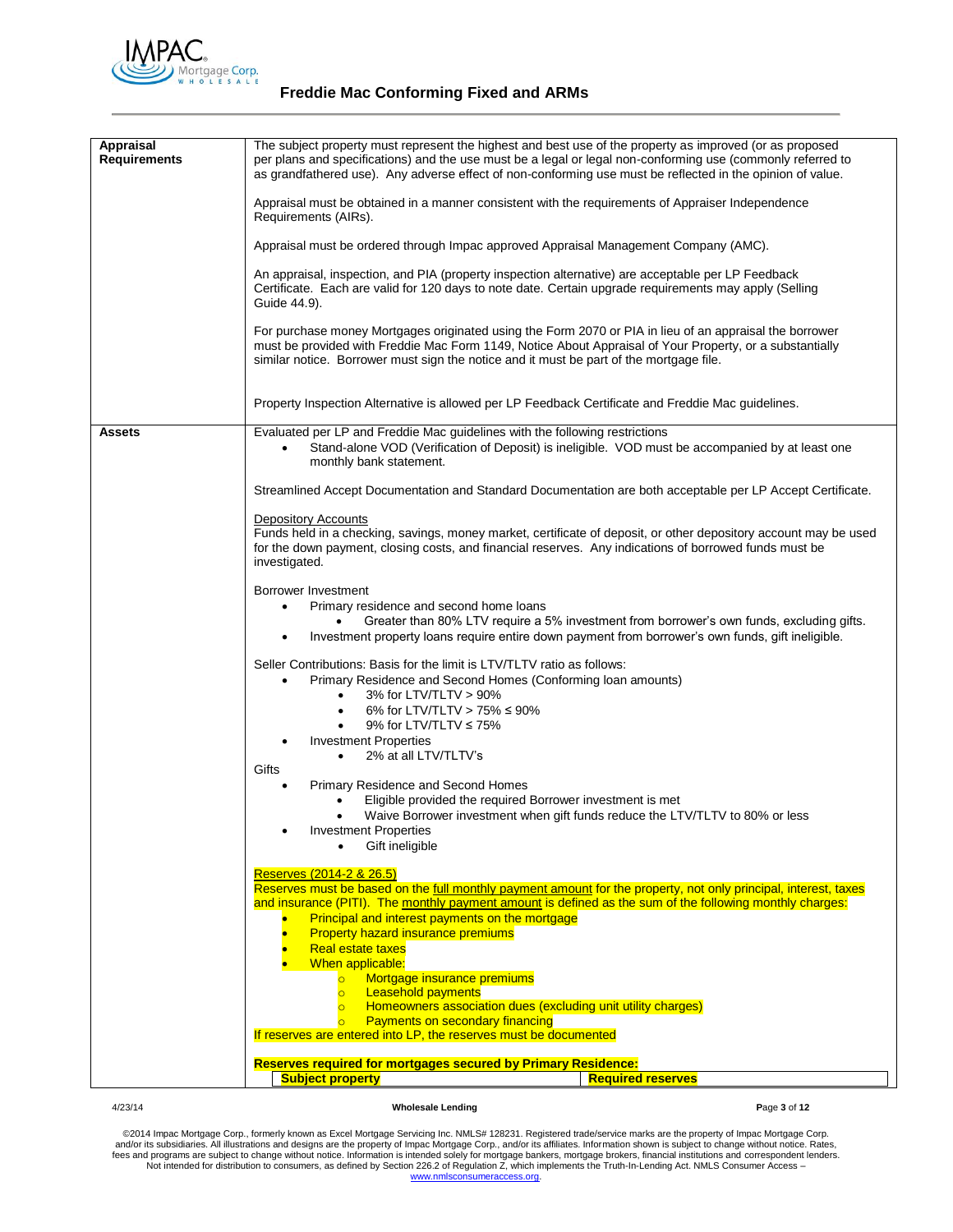

# **Freddie Mac Conforming Fixed and ARMs**

|                             | <b>Primary Residence - 1-unit</b>                                                                                                                                                          | <b>None</b>                                                                                                                                                                                                                                                                                                      |
|-----------------------------|--------------------------------------------------------------------------------------------------------------------------------------------------------------------------------------------|------------------------------------------------------------------------------------------------------------------------------------------------------------------------------------------------------------------------------------------------------------------------------------------------------------------|
|                             | Primary Residence - 2-4 unit                                                                                                                                                               | Six months for the subject property                                                                                                                                                                                                                                                                              |
|                             |                                                                                                                                                                                            |                                                                                                                                                                                                                                                                                                                  |
|                             | Additional reserves required for mortgages secured by Primary Residence when borrower's current                                                                                            |                                                                                                                                                                                                                                                                                                                  |
|                             | Primary Residence is pending sale or being converted to a Second Home or Investment Property:                                                                                              |                                                                                                                                                                                                                                                                                                                  |
|                             | Pending sale or conversion of 1- to 4-unit<br><b>Primary Residence</b>                                                                                                                     | <b>Additional required reserves*</b>                                                                                                                                                                                                                                                                             |
|                             | <b>Primary Residence pending sale, or Primary</b><br>Residence being converted to Second Home or<br><b>Investment Property</b>                                                             | Six months for the subject property, and<br>$\bullet$<br>$\bullet$<br>Six months for property pending sale or being<br>converted                                                                                                                                                                                 |
|                             |                                                                                                                                                                                            | <b>OR</b>                                                                                                                                                                                                                                                                                                        |
|                             |                                                                                                                                                                                            | When LTV/TLTV/HTLTV ratios are $\leq 70\%$ ** for the<br>property pending sale or being converted:<br>Two months for the subject property, and<br>Two months for the property pending sale or<br>being converted                                                                                                 |
|                             |                                                                                                                                                                                            | <b>NOTE: See Selling Guide 37.16.2 for additional</b><br>requirements                                                                                                                                                                                                                                            |
|                             | *Additional required reserves do not apply when the current Primary Residence is pending sale and the<br>employer/relocation company takes responsibility for the outstanding mortgage(s). | mortgage file contains an executed buyout agreement that is part of an employer relocation plan where the                                                                                                                                                                                                        |
|                             | supported with a new appraisal with at least an exterior-only inspection that meets Freddie Mac<br>requirements.                                                                           | **To establish the LTV/TLTV/HTLTV ratios for the property pending sale or being converted, for the purposes of<br>using reduced reserve requirements, the value of the property pending sale or being converted must be                                                                                          |
|                             |                                                                                                                                                                                            |                                                                                                                                                                                                                                                                                                                  |
|                             | <b>Reserves required for Second Home and Investment Property mortgages:</b><br><b>Subject property</b>                                                                                     | <b>Required reserves</b>                                                                                                                                                                                                                                                                                         |
|                             | <b>Second Home</b>                                                                                                                                                                         | Two months for the subject property, and<br>Two months for each additional second home<br>$\bullet$<br>and/or 1- to 4-unit investment property<br>In which the borrower has an<br>$\overline{\circ}$<br>ownership interest or on which<br>borrower is obligated, and<br>That is financed<br>$\overline{\circ}$ . |
|                             | <b>Investment Property</b>                                                                                                                                                                 | Six months for the subject property, and<br>$\bullet$<br>Two months for each additional second home<br>$\bullet$<br>and/or 1- to 4-unit investment property:<br>In which the borrower has an<br>$\circ$<br>ownership interest or on which the<br>borrower is obligated, and<br>o That is financed                |
|                             | Mortgage insurers reserve eligibility requirements may supersede those listed above.                                                                                                       |                                                                                                                                                                                                                                                                                                                  |
| <b>Assumptions</b>          | Ineligible (See Adjustable Rate Details for assumptions on ARMs)                                                                                                                           |                                                                                                                                                                                                                                                                                                                  |
| <b>Borrower Eligibility</b> | Eligible<br><b>US Citizen</b><br>Permanent resident alien<br>$\bullet$                                                                                                                     |                                                                                                                                                                                                                                                                                                                  |
|                             | restrictions apply)<br>Inter Vivos Revocable Trust (22.10)<br>Note: A Power of Attorney is not allowed on properties held in a trust<br>Ineligible<br>Foreign Nationals                    | Non-permanent resident alien (maximum 80% LTV/TLTV/HTLTV on 1-unit primary residence only; other                                                                                                                                                                                                                 |
| <b>Co-borrowers</b>         | LP Accept<br>Ratios determined by LP<br>Non-occupant co-borrower eligible per LP                                                                                                           |                                                                                                                                                                                                                                                                                                                  |
| 4/23/14                     | <b>Wholesale Lending</b>                                                                                                                                                                   | Page 4 of 12                                                                                                                                                                                                                                                                                                     |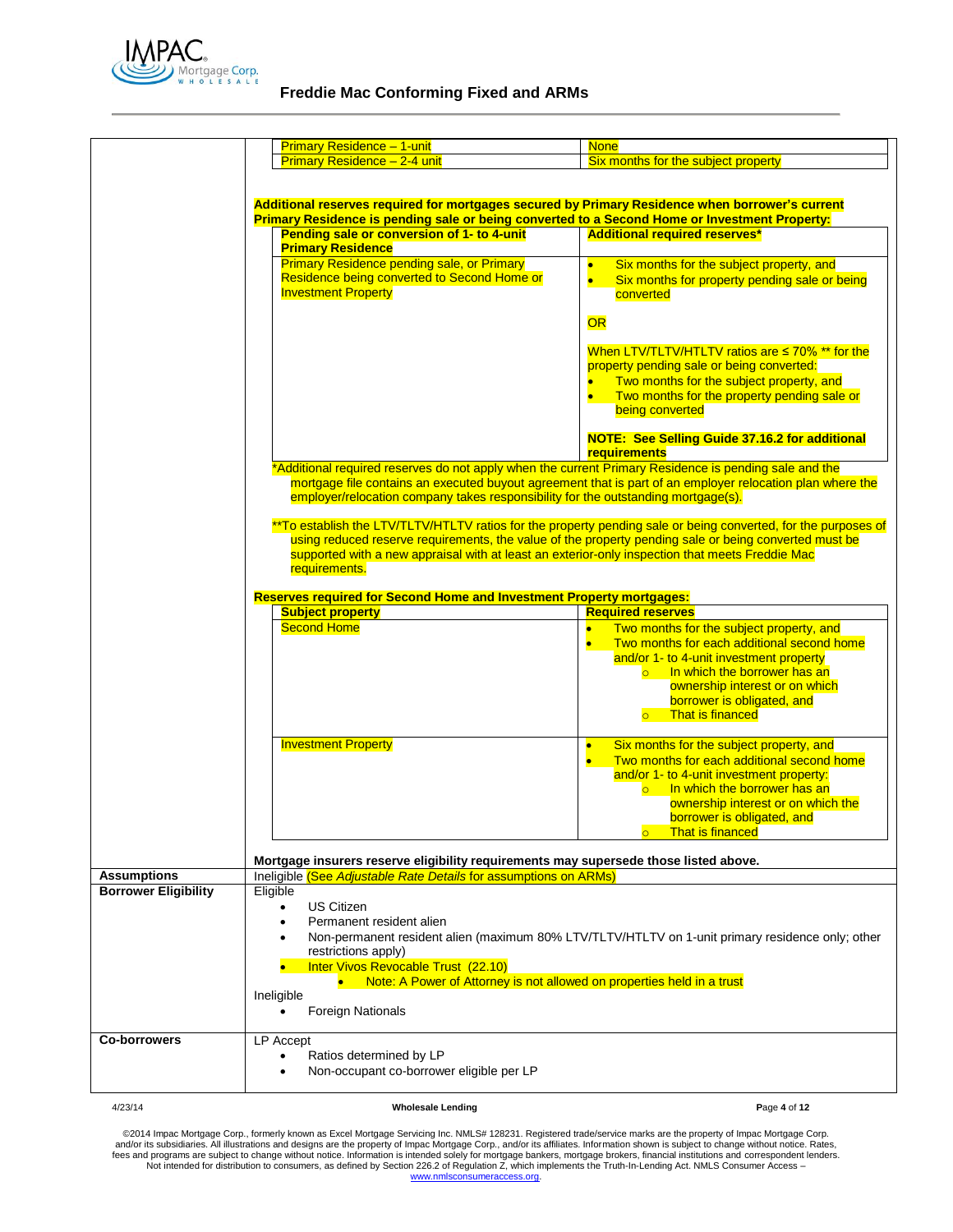

|                        | If the loan-to-value (LTV) ratio is greater than 80%, the occupant borrower must make the first 5% down<br>payment from the occupant borrower's own funds. Funds that are owned jointly by the occupant<br>borrower and the non-occupying co-borrower are considered the funds of the occupant borrower.                                                                                                                                                                                                                                                                                                                                                                                                                                                                                                                                                                           |
|------------------------|------------------------------------------------------------------------------------------------------------------------------------------------------------------------------------------------------------------------------------------------------------------------------------------------------------------------------------------------------------------------------------------------------------------------------------------------------------------------------------------------------------------------------------------------------------------------------------------------------------------------------------------------------------------------------------------------------------------------------------------------------------------------------------------------------------------------------------------------------------------------------------|
| Credit                 | For Accept Mortgages, Loan Prospector has determined that a borrower's credit reputation is acceptable.<br>Credit scores must be obtained no more than 120 days prior to the Note Date.                                                                                                                                                                                                                                                                                                                                                                                                                                                                                                                                                                                                                                                                                            |
|                        | Generally all borrowers must have usable Credit Score(s). (See Borrowers without usable Credit Scores below)                                                                                                                                                                                                                                                                                                                                                                                                                                                                                                                                                                                                                                                                                                                                                                       |
|                        | Adverse or Derogatory Credit<br>For Accept Mortgages, the significance of the derogatory information has already been considered by Loan<br>Prospector and the Borrower's credit reputation has been deemed acceptable.                                                                                                                                                                                                                                                                                                                                                                                                                                                                                                                                                                                                                                                            |
|                        | <b>Short Sale</b><br>Regardless of the Risk Classification received from Loan Prospector, if evidence of a short sale is disclosed on a<br>credit report or contained elsewhere in the Mortgage file, the borrower must wait 48 months form the completion<br>date of the short sale before applying for a new loan. Borrower must provide evidence of reestablished acceptable<br>credit reputation (Selling Guide 37.7). If a short sale has occurred within the last 7 years the only allowable<br>mortgage is:<br>A purchase transaction mortgage secured by a Primary Residence with a maximum LTV/TLTV/HTLTV                                                                                                                                                                                                                                                                 |
|                        | ratio of the lesser of 90% or the maximum LTV/TLTV/HTLTV for the transaction; or<br>A "no cash-out" refinance Mortgage.                                                                                                                                                                                                                                                                                                                                                                                                                                                                                                                                                                                                                                                                                                                                                            |
|                        | Standard waiting periods for derogatory information apply. Shortened waiting periods for extenuating<br>circumstances are not allowed.                                                                                                                                                                                                                                                                                                                                                                                                                                                                                                                                                                                                                                                                                                                                             |
|                        | Verification of Payment History<br>For Accept Mortgages where all Borrowers have a usable Credit Score, direct verification of debts that are not<br>listed on the credit reports (including Mortgage debt and rent) is not required.                                                                                                                                                                                                                                                                                                                                                                                                                                                                                                                                                                                                                                              |
|                        | Borrowers without usable Credit Scores - Exception for Primary Residence:<br>One borrower on every loan must have a useable credit score as determined by Loan Prospector<br>$\bullet$<br>The transaction is a purchase or "no cash-out" refinance Mortgage<br>$\bullet$<br>The Mortgage is secured by a 1-unit property and all Borrowers occupy the property as their Primary<br>$\bullet$<br>Residence                                                                                                                                                                                                                                                                                                                                                                                                                                                                          |
|                        | Borrowers with a usable Credit Score contribute more than 50% of the total monthly income<br>Borrowers without a usable Credit Score are not self-employed<br>$\bullet$<br>For all Borrowers without usable Credit Scores, any debt that is not reported to the credit repositories must<br>be verified to have a satisfactory payment history and the payment must be included in the monthly debt<br>payment-to-income ratio.<br>Loans > 80% LTV with one or no score borrowers are subject to Mortgage Insurers requirements for                                                                                                                                                                                                                                                                                                                                                |
|                        | eligibility.<br>Ineligible                                                                                                                                                                                                                                                                                                                                                                                                                                                                                                                                                                                                                                                                                                                                                                                                                                                         |
|                        | <b>Manual Underwriting</b><br>٠                                                                                                                                                                                                                                                                                                                                                                                                                                                                                                                                                                                                                                                                                                                                                                                                                                                    |
| <b>Documentation</b>   | Document as determined by LP Findings with Risk Grade of Accept (streamlined accept and standard<br>documentation), Freddie Mac Selling Guide and Impac guidelines<br>Impac will accept digitally signed documents per Freddie Mac guidelines.                                                                                                                                                                                                                                                                                                                                                                                                                                                                                                                                                                                                                                     |
| <b>Escrow Waivers</b>  | Property tax and insurance escrows may be waived for $LTV \le 80\%$ .<br>Individual state laws may supersede this requirement.                                                                                                                                                                                                                                                                                                                                                                                                                                                                                                                                                                                                                                                                                                                                                     |
| <b>Financing Types</b> | <b>Purchase Mortgages</b><br>Refinance Mortgages                                                                                                                                                                                                                                                                                                                                                                                                                                                                                                                                                                                                                                                                                                                                                                                                                                   |
|                        | General Requirements for all refinance mortgages (Selling Guide 24.2)<br>At least one borrower on the refinance mortgage was a borrower on the mortgage being refinanced; or<br>At least one borrower on the refinance mortgage held title to and resided in the mortgaged premises as a<br>$\bullet$<br>primary residence for the most recent 12 month period and the mortgage file contains documentation that<br>the borrower, either:<br>Has been making timely mortgage payments, including the payments for any secondary financing,<br>for the most recent 12-month period; or<br>Is a related person to a borrower on the mortgage being refinanced; or<br>$\bullet$<br>At least one borrower on the refinance mortgage inherited or was legally awarded the mortgaged<br>premises by a court in the case of divorce, separation or dissolution of a domestic partnership. |
|                        |                                                                                                                                                                                                                                                                                                                                                                                                                                                                                                                                                                                                                                                                                                                                                                                                                                                                                    |

4/23/14 **Wholesale Lending P**age **5** of **12**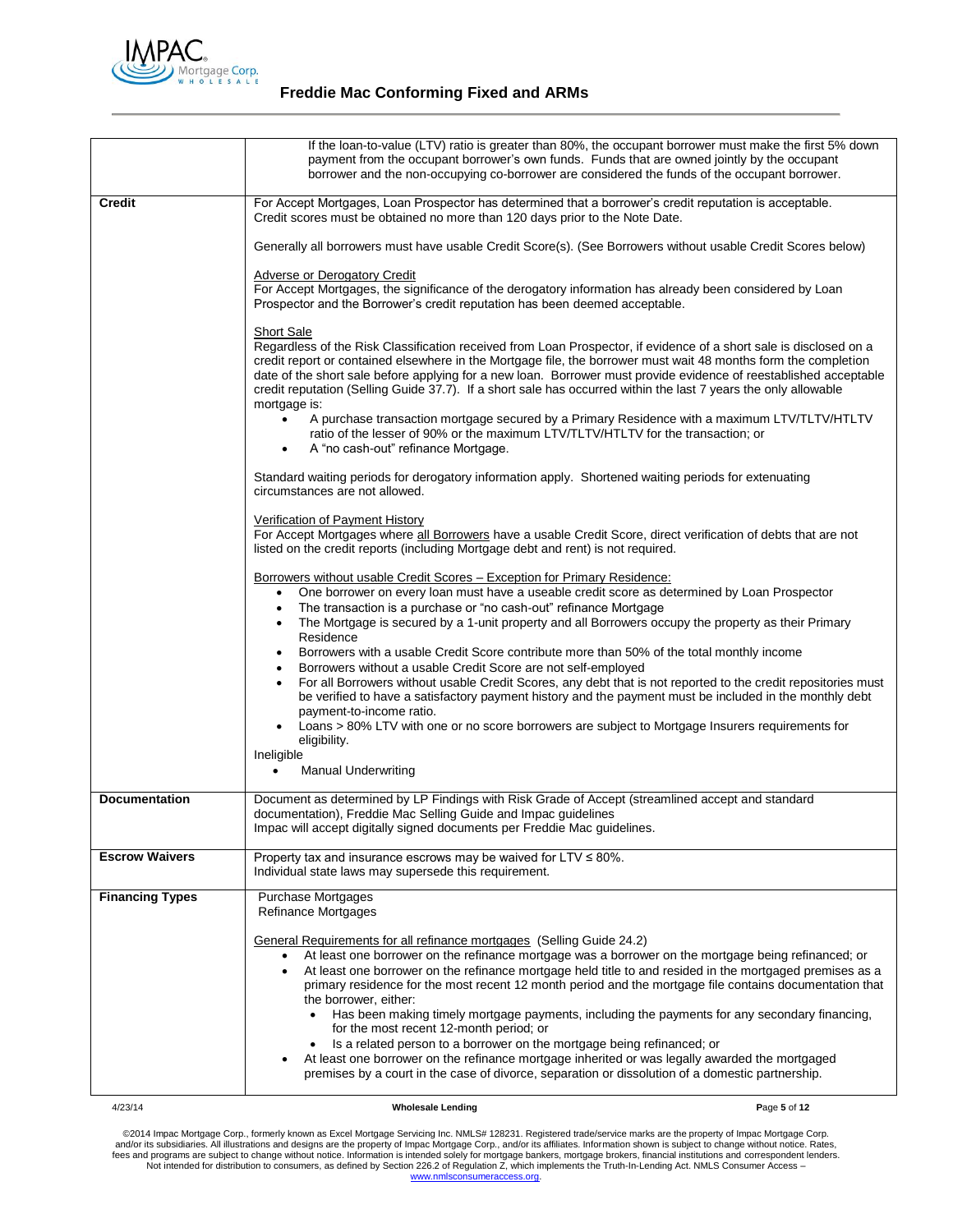

| Requirements for Rate/Term ("no cash-out") refinance mortgages (Selling Guide 24.5)                                                                                    |
|------------------------------------------------------------------------------------------------------------------------------------------------------------------------|
| Proceeds may be used only to:                                                                                                                                          |
|                                                                                                                                                                        |
| Pay off the first mortgage, regardless of its age.                                                                                                                     |
| Pay off any junior liens secured by the mortgaged premises, that were used in their entirety to acquire                                                                |
| the subject property                                                                                                                                                   |
| Pay related closing costs, financing costs and prepaids/escrows and<br>٠                                                                                               |
| Disburse cash out to the borrower (or any other payee) not to exceed 2% of the new refinance mortgage<br>٠                                                             |
| or \$2,000, whichever is less                                                                                                                                          |
| Pay off the outstanding balance of a land contract or contract for deed if the contract was executed<br>٠                                                              |
| greater than 12 months prior to refinance application (other requirements apply).                                                                                      |
| If there are excess proceeds:<br>٠                                                                                                                                     |
| The mortgage amount must be reduced: or<br>$\circ$                                                                                                                     |
| The excess must be applied as a principal curtailment to the new refinance mortgage at<br>$\circ$                                                                      |
| closing and must be clearly reflected on the HUD-1 form.                                                                                                               |
| For loans submitted to LP when the previous mortgage was a purchase money transaction                                                                                  |
| The mortgage being refinanced must be seasoned for at least 120 days                                                                                                   |
| The 120 days is measured from previous note date to subject refinance note date.<br>$\bullet$                                                                          |
| HUD-1 settlement statement(s) required from any transaction within past 6 months. If previous transaction                                                              |
| was a cash-out or if it combined a first and non-purchase money subordinate into a new first, loan to be                                                               |
| coded cash out. If new transaction combines a first and non-purchase money subordinate into a new first                                                                |
| loan, it is considered cash out.                                                                                                                                       |
|                                                                                                                                                                        |
| Owner occupied properties located in Texas with Texas Section 50 (a)(6) are ineligible.<br>٠                                                                           |
| If the first or second Texas Section 50(a)(6) loan is being paid off, regardless of whether the<br>٠                                                                   |
| borrower is getting any cash back, the loan is restricted to the Texas Home Equity Section 50(a)(6)                                                                    |
| and is ineligible.                                                                                                                                                     |
| If the first mortgage is not a Texas Section 50(a)(6) loan and the second mortgage is a Texas                                                                          |
| ٠<br>Section $50(a)(6)$ , the second lien may be subordinated and is considered a rate and term refinance.                                                             |
| The second lien must be subordinate to the first mortgage and a subordination agreement must be                                                                        |
| executed. Borrower cannot receive any cash back from first mortgage transaction.                                                                                       |
|                                                                                                                                                                        |
| If a Texas Section 50(a)(6) second lien is being paid off, the loan is restricted to the Texas Home<br>٠                                                               |
| Equity Section 50(a)(6) and is ineligible.                                                                                                                             |
| The title policy will reference the Texas Section 50(a)(6).<br>٠                                                                                                       |
| Properties listed for sale within the last six months are eligible as follows:                                                                                         |
| Property has been taken off the market on or prior to the application date.                                                                                            |
| Borrower provides written confirmation of the intent to occupy if a primary residence                                                                                  |
|                                                                                                                                                                        |
| Requirements for cash-out refinance mortgages (Selling Guide 24.6)                                                                                                     |
| A mortgage placed on a property previously owned free and clear by the borrower is always considered a<br>$\bullet$                                                    |
| cash-out mortgage.                                                                                                                                                     |
| At least one borrower must have been on the title to the property for at least six months prior to the Note                                                            |
| Date except as specified below.                                                                                                                                        |
| If none of the borrowers have been on the title to the subject property for at least six months prior to the                                                           |
| Note Date of the cash-out refinance mortgage, the following requirements must be met:                                                                                  |
| The executed HUD-1 Settlement Statement from the purchase transaction must reflect that no                                                                             |
| financing secured by the subject property was used to purchase the subject property                                                                                    |
|                                                                                                                                                                        |
| The preliminary title report for the refinance transaction must reflect the borrower as the owner                                                                      |
| of the subject property and must reflect that there are no liens on the property<br>The source of funds used to purchase the subject property must be fully documented |
| ٠                                                                                                                                                                      |
| If funds were borrowed to purchase the subject property, those funds must be repaid and                                                                                |
| reflected on the HUD-1 Settlement Statement for the refinance transaction                                                                                              |
| The amount of the cash-out refinance mortgage must not exceed the sum of the original<br>$\bullet$                                                                     |
| purchase price and related closing costs, financing costs and prepaids/escrows as                                                                                      |
| documented by the HUD-1 Settlement Statement for the purchase transaction                                                                                              |
| There must have been no affiliation or relationship between the buyer and seller of the<br>$\bullet$                                                                   |
| purchase transaction                                                                                                                                                   |
| The cash-out mortgage must meet all other Freddie Mac requirements.                                                                                                    |
| Impac's Credit Management review is required when cash-out is greater than \$150,000 and requirements                                                                  |
| are as follows.                                                                                                                                                        |
| Minimum credit score 720 or program minimum whichever is higher<br>$\bullet$                                                                                           |
| Reduce maximum LTV by 10% or maximum of 70% LTV whichever is less                                                                                                      |
| Transactions in which a portion of the cash-out proceeds of the refinance is used to pay off the outstanding                                                           |
| balance on an installment land contract, regardless of the date the installment land contract was executed                                                             |
| are ineligible (23.7). Payoff of land contract may only be done as purchase or rate/term transaction.                                                                  |

## 4/23/14 **Wholesale Lending P**age **6** of **12**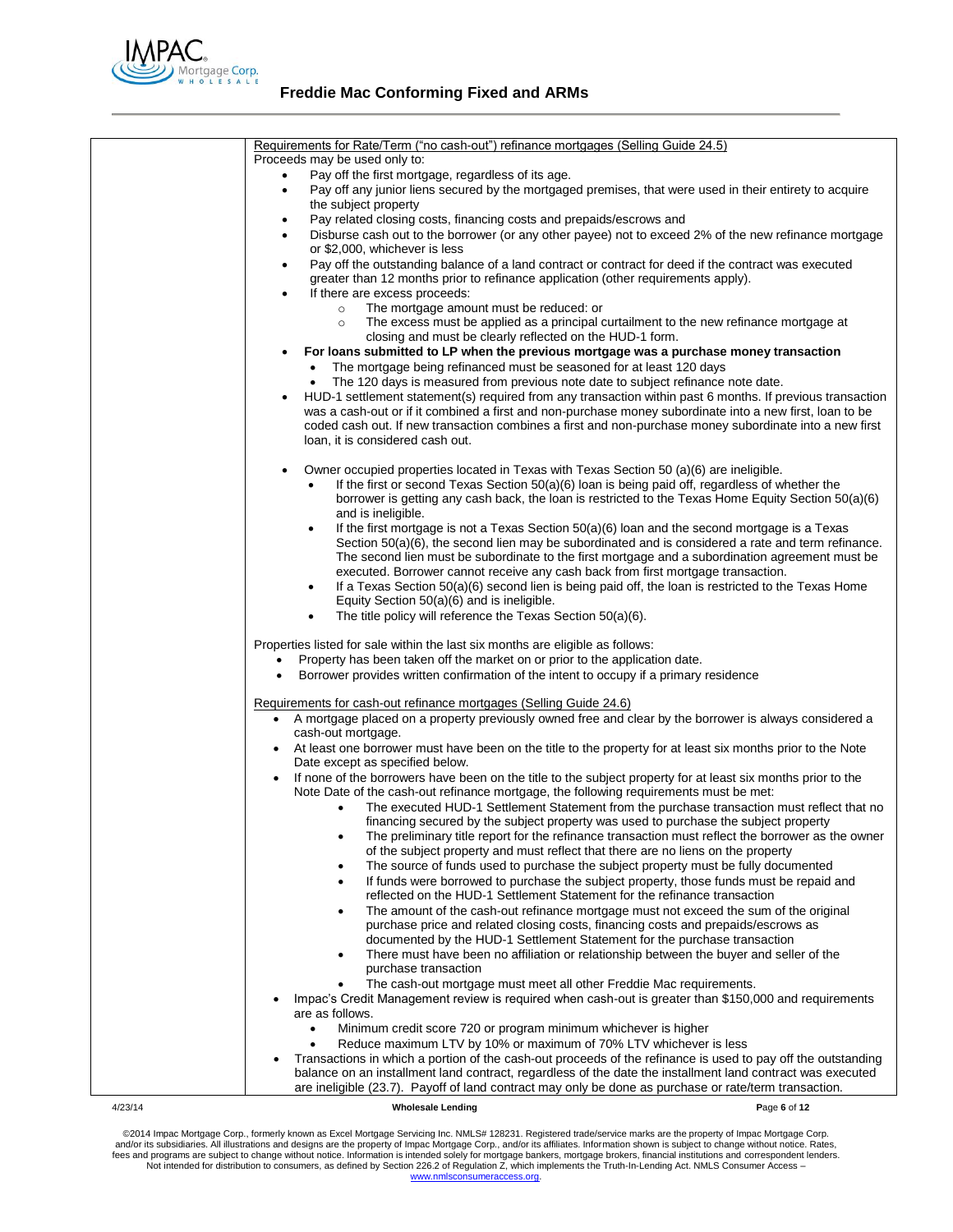

|                                                        | Owner occupied properties located in Texas with Texas Section 50 (a)(6) are ineligible.<br>If the first or second Texas Section 50(a)(6) loan is being paid off, regardless of whether the<br>borrower is getting any cash back, the loan is restricted to the Texas Home Equity Section 50(a)(6)<br>and is ineligible.<br>Paying off loans that are not Texas Section 50(a)(6) but are defined as a cash out refinance based<br>$\bullet$<br>on agency guidelines are eligible. Borrower cannot receive any cash back from the transaction.                                                                                                                                                                                                                                                                                                                                                                                                                                                                                                                                                                                                                                                                                                                                                                                                                                                                                                      |                                                                                                                                                                        |
|--------------------------------------------------------|---------------------------------------------------------------------------------------------------------------------------------------------------------------------------------------------------------------------------------------------------------------------------------------------------------------------------------------------------------------------------------------------------------------------------------------------------------------------------------------------------------------------------------------------------------------------------------------------------------------------------------------------------------------------------------------------------------------------------------------------------------------------------------------------------------------------------------------------------------------------------------------------------------------------------------------------------------------------------------------------------------------------------------------------------------------------------------------------------------------------------------------------------------------------------------------------------------------------------------------------------------------------------------------------------------------------------------------------------------------------------------------------------------------------------------------------------|------------------------------------------------------------------------------------------------------------------------------------------------------------------------|
|                                                        |                                                                                                                                                                                                                                                                                                                                                                                                                                                                                                                                                                                                                                                                                                                                                                                                                                                                                                                                                                                                                                                                                                                                                                                                                                                                                                                                                                                                                                                   |                                                                                                                                                                        |
| Geographic<br>Locations/Restrictions,<br>as applicable | Eligible states are as follows:<br>Wholesale: AK, AL, AR, AZ, CA, CO, CT, DC, FL, GA, IA, ID, IL, IN, KS, KY, LA, MD, MI, MN, MS, MT,<br>NC, ND, NE, NV, OK, OR, SC, SD, TN, TX, UT, VA, WA, WI, WV                                                                                                                                                                                                                                                                                                                                                                                                                                                                                                                                                                                                                                                                                                                                                                                                                                                                                                                                                                                                                                                                                                                                                                                                                                               |                                                                                                                                                                        |
|                                                        | Additional restrictions as follows:<br>Texas Cash-out 50(a)(6) is ineligible<br>State specific regulatory requirements supersede all underwriting guidelines set forth by Impac.                                                                                                                                                                                                                                                                                                                                                                                                                                                                                                                                                                                                                                                                                                                                                                                                                                                                                                                                                                                                                                                                                                                                                                                                                                                                  |                                                                                                                                                                        |
| <b>High-Cost Mortgage</b><br>Loans                     | Impac does not originate or purchase high-cost mortgage loans (12 CFR 1026.32)                                                                                                                                                                                                                                                                                                                                                                                                                                                                                                                                                                                                                                                                                                                                                                                                                                                                                                                                                                                                                                                                                                                                                                                                                                                                                                                                                                    |                                                                                                                                                                        |
| <b>Higher-Priced</b><br><b>Mortgage Loans</b>          | <b>Higher-Priced Mortgage Loan (HPML) - Definition</b><br>A first-lien mortgage secured by a Primary Residence that has an annual percentage rate (APR) of 1.5% or more<br>above the average prime offer rate (APOR) for a comparable transaction as of the rate lock date.                                                                                                                                                                                                                                                                                                                                                                                                                                                                                                                                                                                                                                                                                                                                                                                                                                                                                                                                                                                                                                                                                                                                                                       |                                                                                                                                                                        |
|                                                        | (HPML) are <i>ineligible</i> for purchase by Freddie Mac. (30.3)                                                                                                                                                                                                                                                                                                                                                                                                                                                                                                                                                                                                                                                                                                                                                                                                                                                                                                                                                                                                                                                                                                                                                                                                                                                                                                                                                                                  | Adjustable rate mortgages (ARMs) with initial periods less than 7 years that are Higher-Priced Mortgage Loans                                                          |
|                                                        | Higher-Priced Mortgage Loans eligible for sale to Freddie Mac must be one of the following mortgage products:<br>• A fixed rate mortgage<br>• A 7/1 or 10/1 ARM                                                                                                                                                                                                                                                                                                                                                                                                                                                                                                                                                                                                                                                                                                                                                                                                                                                                                                                                                                                                                                                                                                                                                                                                                                                                                   |                                                                                                                                                                        |
|                                                        |                                                                                                                                                                                                                                                                                                                                                                                                                                                                                                                                                                                                                                                                                                                                                                                                                                                                                                                                                                                                                                                                                                                                                                                                                                                                                                                                                                                                                                                   |                                                                                                                                                                        |
| <b>Income</b>                                          | Evaluated per LP and Freddie Mac guidelines with the following restrictions:<br>Stand-alone VOE (Verification of Employment) is ineligible. VOE must be accompanied by pay stub or<br>pay stub and W-2<br>At minimum a paystub and W-2 is required<br>Self-Employed History - Borrower must have been self-employed for a minimum of 24 months regardless of<br>documentation requirements<br>Both Streamlined Accept and Standard Documentation are allowed per LP Accept Certificate.<br>Stable Income (37.13)<br>Both the source and the amount of the income should be stable. In most instances a two year history of receiving<br>income is required in order for the income to be considered stable and used for qualifying.<br>Employed Income<br>Income must be stable and likely to continue at the level used to qualify for at least the next three years. A<br>borrower who has had different types of employment in the past may be considered to have stable income if the<br>income amount has remained at a consistent level. When evaluating a Borrower who has changed jobs frequently,<br>the underwriter must evaluate whether the changes have affected the Borrower's ability to pay the Borrower's<br>obligations.<br>Note: The table below contains minimum requirements that are effective regardless of level of documentation<br>required. Additional information for income may be found in Seller Guide Chapter 37. |                                                                                                                                                                        |
|                                                        |                                                                                                                                                                                                                                                                                                                                                                                                                                                                                                                                                                                                                                                                                                                                                                                                                                                                                                                                                                                                                                                                                                                                                                                                                                                                                                                                                                                                                                                   |                                                                                                                                                                        |
|                                                        | <b>Income Type</b>                                                                                                                                                                                                                                                                                                                                                                                                                                                                                                                                                                                                                                                                                                                                                                                                                                                                                                                                                                                                                                                                                                                                                                                                                                                                                                                                                                                                                                | <b>History / Continuance Requirement</b>                                                                                                                               |
|                                                        | <b>Bonus</b>                                                                                                                                                                                                                                                                                                                                                                                                                                                                                                                                                                                                                                                                                                                                                                                                                                                                                                                                                                                                                                                                                                                                                                                                                                                                                                                                                                                                                                      | 2 year consecutive history, likely to continue for the next 3 years                                                                                                    |
|                                                        | Commission                                                                                                                                                                                                                                                                                                                                                                                                                                                                                                                                                                                                                                                                                                                                                                                                                                                                                                                                                                                                                                                                                                                                                                                                                                                                                                                                                                                                                                        | 2 year consecutive history, likely to continue for the next 3 years                                                                                                    |
|                                                        | Overtime                                                                                                                                                                                                                                                                                                                                                                                                                                                                                                                                                                                                                                                                                                                                                                                                                                                                                                                                                                                                                                                                                                                                                                                                                                                                                                                                                                                                                                          | 2 year consecutive history, likely to continue for the next 3 years                                                                                                    |
|                                                        | Automobile Allowance                                                                                                                                                                                                                                                                                                                                                                                                                                                                                                                                                                                                                                                                                                                                                                                                                                                                                                                                                                                                                                                                                                                                                                                                                                                                                                                                                                                                                              | 2 year consecutive history, likely to continue for the next 3 years                                                                                                    |
|                                                        | Tip Income                                                                                                                                                                                                                                                                                                                                                                                                                                                                                                                                                                                                                                                                                                                                                                                                                                                                                                                                                                                                                                                                                                                                                                                                                                                                                                                                                                                                                                        | 2 year consecutive history. For tip income that fluctuates the income<br>trend must be evaluated and use the amount that is likely to continue<br>for the next 3 years |
|                                                        | Second or Additional Job                                                                                                                                                                                                                                                                                                                                                                                                                                                                                                                                                                                                                                                                                                                                                                                                                                                                                                                                                                                                                                                                                                                                                                                                                                                                                                                                                                                                                          | 2 year consecutive history, likely to continue for the next 3 years                                                                                                    |
|                                                        |                                                                                                                                                                                                                                                                                                                                                                                                                                                                                                                                                                                                                                                                                                                                                                                                                                                                                                                                                                                                                                                                                                                                                                                                                                                                                                                                                                                                                                                   | 2 year consecutive history of receiving income from seasonal                                                                                                           |
|                                                        |                                                                                                                                                                                                                                                                                                                                                                                                                                                                                                                                                                                                                                                                                                                                                                                                                                                                                                                                                                                                                                                                                                                                                                                                                                                                                                                                                                                                                                                   | employment, likely to continue for the next 3 years.                                                                                                                   |
|                                                        | Seasonal Employment and                                                                                                                                                                                                                                                                                                                                                                                                                                                                                                                                                                                                                                                                                                                                                                                                                                                                                                                                                                                                                                                                                                                                                                                                                                                                                                                                                                                                                           | Unemployment compensation associated with seasonal employment                                                                                                          |
|                                                        | Unemployment Compensation                                                                                                                                                                                                                                                                                                                                                                                                                                                                                                                                                                                                                                                                                                                                                                                                                                                                                                                                                                                                                                                                                                                                                                                                                                                                                                                                                                                                                         | may be considered qualifying income with 2 year consecutive history                                                                                                    |
|                                                        |                                                                                                                                                                                                                                                                                                                                                                                                                                                                                                                                                                                                                                                                                                                                                                                                                                                                                                                                                                                                                                                                                                                                                                                                                                                                                                                                                                                                                                                   | of receipt, likely to continue for the next 3 years. Income from                                                                                                       |
| 4/23/14                                                | <b>Wholesale Lending</b>                                                                                                                                                                                                                                                                                                                                                                                                                                                                                                                                                                                                                                                                                                                                                                                                                                                                                                                                                                                                                                                                                                                                                                                                                                                                                                                                                                                                                          | Page 7 of 12                                                                                                                                                           |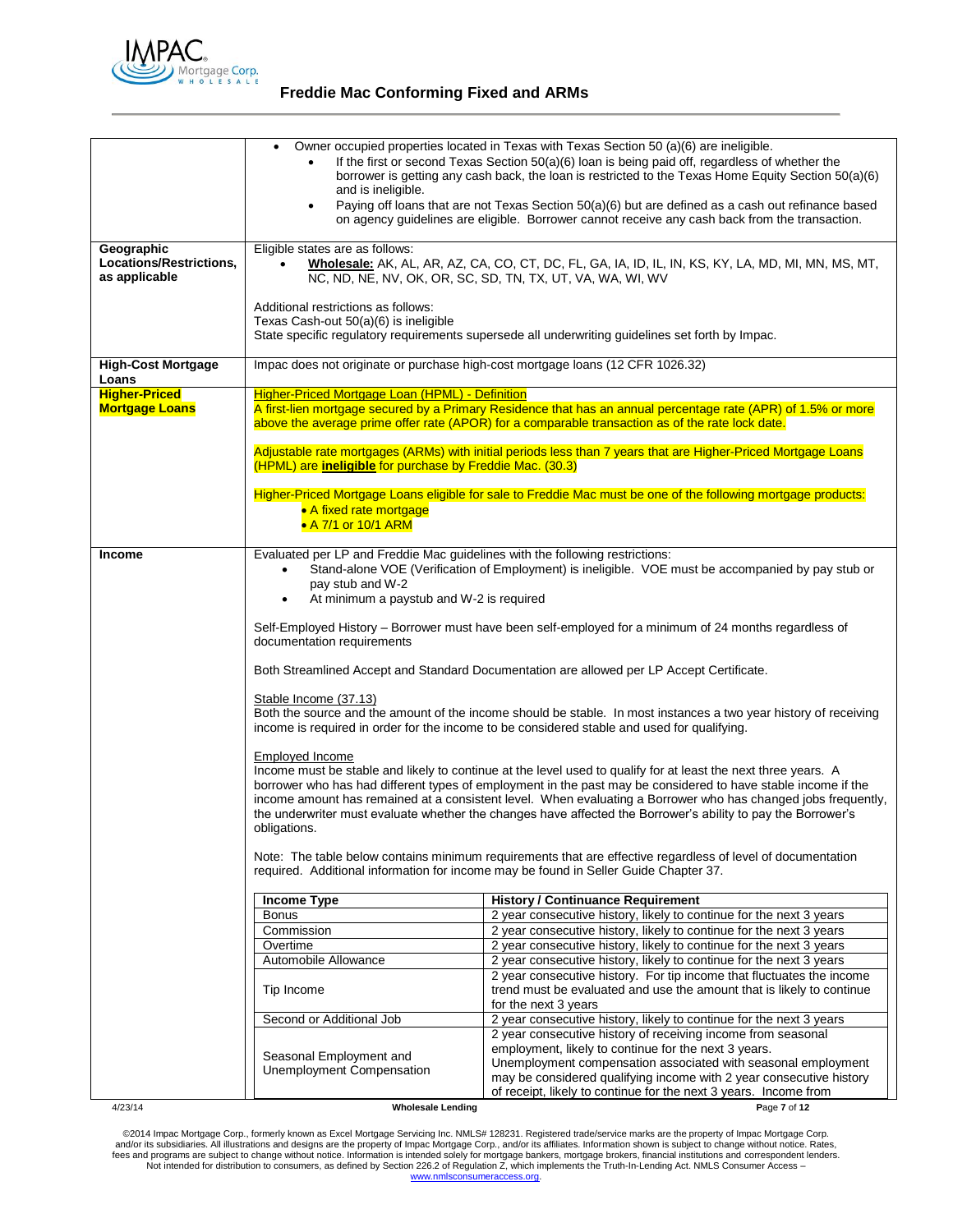

| <b>Loan Amount</b><br><b>Manufactured Home</b><br><b>Property Requirements</b> | Minimum Conforming Loan Amount: \$35,000<br>home for purposes of Fannie Mae's guidelines.<br>The towing hitch, wheels, and axles must be removed<br>The dwelling must assume the same characteristics of site-built housing                                                                                                            | Any dwelling unit built on a permanent chassis and attached to a permanent foundation system is a manufactured<br>See Freddie Mac Selling Guide Chapter H33: Manufactured Homes for additional information<br>The borrower must own the land on which the manufactured home is situated in fee simple.<br>The manufactured home must be a one-unit dwelling unit that is legally classified as real property.<br>Mortgages secured by manufactured homes located on leasehold estates are not eligible. |
|--------------------------------------------------------------------------------|----------------------------------------------------------------------------------------------------------------------------------------------------------------------------------------------------------------------------------------------------------------------------------------------------------------------------------------|---------------------------------------------------------------------------------------------------------------------------------------------------------------------------------------------------------------------------------------------------------------------------------------------------------------------------------------------------------------------------------------------------------------------------------------------------------------------------------------------------------|
|                                                                                |                                                                                                                                                                                                                                                                                                                                        |                                                                                                                                                                                                                                                                                                                                                                                                                                                                                                         |
|                                                                                |                                                                                                                                                                                                                                                                                                                                        |                                                                                                                                                                                                                                                                                                                                                                                                                                                                                                         |
|                                                                                |                                                                                                                                                                                                                                                                                                                                        |                                                                                                                                                                                                                                                                                                                                                                                                                                                                                                         |
|                                                                                |                                                                                                                                                                                                                                                                                                                                        |                                                                                                                                                                                                                                                                                                                                                                                                                                                                                                         |
|                                                                                |                                                                                                                                                                                                                                                                                                                                        |                                                                                                                                                                                                                                                                                                                                                                                                                                                                                                         |
|                                                                                | New multiple loans must be underwritten simultaneously                                                                                                                                                                                                                                                                                 |                                                                                                                                                                                                                                                                                                                                                                                                                                                                                                         |
|                                                                                | Second Homes & Investment Properties (22.22 and 22.22.1)                                                                                                                                                                                                                                                                               | Each borrower individually and all borrowers collectively must not own and/or be obligated on more than<br>four 1- to 4-unit financed properties, including the subject property. Ownership of commercial or<br>multifamily (five or more units) real estate is not included in this limitation.                                                                                                                                                                                                        |
|                                                                                | <b>Primary Residence</b><br>Borrower may have an unlimited number of financed properties                                                                                                                                                                                                                                               |                                                                                                                                                                                                                                                                                                                                                                                                                                                                                                         |
|                                                                                | <b>Freddie Mac Financed Property Rules</b>                                                                                                                                                                                                                                                                                             |                                                                                                                                                                                                                                                                                                                                                                                                                                                                                                         |
| <b>Limitations on Other</b><br><b>Real Estate Owned</b>                        | Multiple Loans by Impac to the Same Borrower<br>Maximum 20% concentration in any one project or subdivision<br>$\bullet$<br>Impac will provide financing for up to 4 financed properties for one borrower, including the subject<br>$\bullet$<br>property, or a total of \$2 million in financing for one borrower, whichever is less. |                                                                                                                                                                                                                                                                                                                                                                                                                                                                                                         |
|                                                                                | http://www.freddiemac.com/singlefamily/pdf/fraudprevention practices.pdf                                                                                                                                                                                                                                                               |                                                                                                                                                                                                                                                                                                                                                                                                                                                                                                         |
|                                                                                | http://www.freddiemac.com/learn/pdfs/uw/bp_propflips.pdf<br><b>Freddie Mac Fraud Prevention Best Practices:</b>                                                                                                                                                                                                                        |                                                                                                                                                                                                                                                                                                                                                                                                                                                                                                         |
|                                                                                | Best Practices for Loans Involving Possible Property Flips:                                                                                                                                                                                                                                                                            | Freddie Mac Rental Income Matrix: http://www.freddiemac.com/learn/pdfs/uw/rental.pdf                                                                                                                                                                                                                                                                                                                                                                                                                    |
|                                                                                |                                                                                                                                                                                                                                                                                                                                        | Freddie Mac Refinance Programs: http://www.freddiemac.com/learn/pdfs/uw/refinance.pdf                                                                                                                                                                                                                                                                                                                                                                                                                   |
| <b>Internet Links</b>                                                          | 4506-T must be executed for all borrowers regardless of income type and is required upfront and at closing.<br>Loan Prospector Documentation Matrix: http://www.freddiemac.com/learn/pdfs/uw/docmatrix.pdf                                                                                                                             |                                                                                                                                                                                                                                                                                                                                                                                                                                                                                                         |
|                                                                                | Self-employed income                                                                                                                                                                                                                                                                                                                   | business is considered to be self-employed.<br>A two year history of self-employment is required in most instances to<br>ensure that income is stable.                                                                                                                                                                                                                                                                                                                                                  |
|                                                                                | Re-entering the Workforce                                                                                                                                                                                                                                                                                                              | Borrower must be at the current employer for a minimum of 6 months<br>and show evidence of prior work history<br>A borrower who has an ownership interest of 25% or more in a                                                                                                                                                                                                                                                                                                                           |
|                                                                                | Newly Employed                                                                                                                                                                                                                                                                                                                         | For a borrower with less than a two year employment and income<br>history, the income may be used to qualify if there is documentation to<br>support that the borrower was either attending school or in a training<br>program immediately prior to their current employment                                                                                                                                                                                                                            |
|                                                                                |                                                                                                                                                                                                                                                                                                                                        | seasonal employment and unemployment compensation may not be<br>used unless it is reported on borrower's federal tax returns for the past<br>two years.                                                                                                                                                                                                                                                                                                                                                 |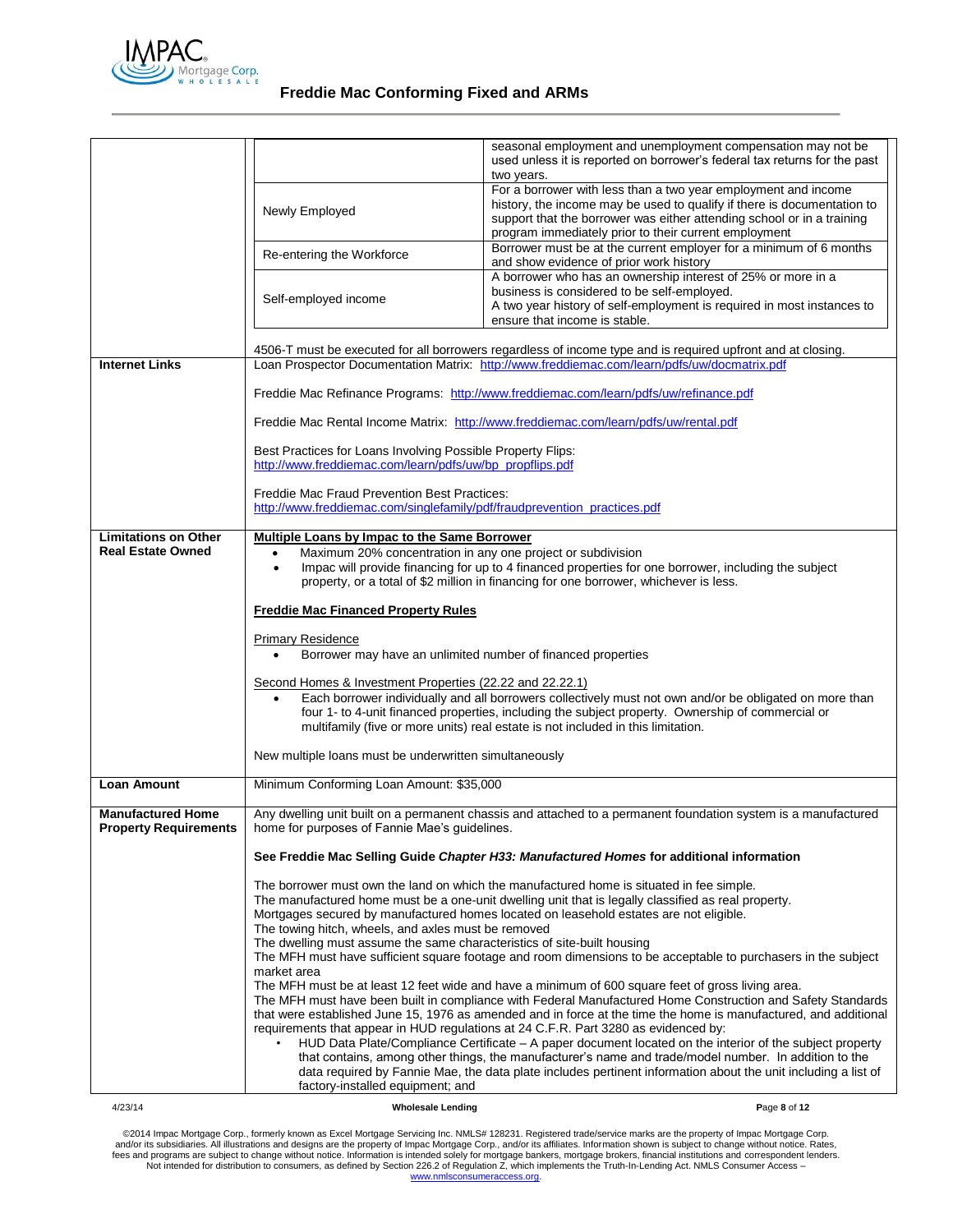

| exterior of each section of the home<br>The appraisal form 1004C must indicate evidence of both the HUD Data Place/Compliance Certificate and the<br><b>HUD Certification Label</b><br>The MFH must be attached to a permanent foundation system in accordance with the manufacturer's requirements<br>for anchoring, support, stability, and maintenance.<br>The foundation system must be appropriate for the soil conditions for the site and meet local and state codes.<br>The MFH must be permanently connected to a septic tank or sewage system per local and state requirements.<br>The MFH must be permanently connected to all necessary utilities (water, electricity, gas service, etc.)<br>If the property is not situated on a publicly dedicated and maintained street then it must be situated on a street that<br>is community owned and maintained, or privately owned and maintained.<br>There must be adequate vehicular access and there must be an adequate and legally enforceable agreement for<br>vehicular access and maintenance.<br>The MFH must not have been installed or occupied previously at any other location or site.<br>The MFH must not have any additions or structural modifications to the original structure.<br>Special Legal/Closing Provisions<br>both the manufactured home and the land must be legally classified as real property under applicable state<br>law.<br>The purchase, conveyance, and financing (or refinancing) of the land and the manufactured home must be<br>$\bullet$<br>deed that is recorded in the land records, in states where applicable state law clearly provides for such a<br>single lien.<br>Loans in which there is a chattel lien on the home plus a real property lien on the land are unacceptable.<br>Evidence of surrender of certificate of title or that no certificate was issued.<br>$\bullet$<br>Confirm property is legally classified as real property, on a permanent foundation, and owner owns both land<br>٠<br>and MFH<br>ALTA Endorsement 7, 7.1, or 7.2 or any other endorsement required for manufacture homes to be treated as<br>٠<br>real property<br>Deed of Trust (or other security instrument) must include a comprehensive description of the manufactured<br>$\bullet$<br>home and the land in the property description section or on a separate attached rider. The description must<br>include the serial or VIN number for each unit/section; year, make, model, size, and any other information<br>required by applicable law to definitively identify the manufactured home.<br>Affidavit of Affixture – Borrower and Lender must sign and notarize an affidavit acknowledging their mutual<br>$\bullet$<br>intent that the manufactured home be a permanent part of the real property securing the mortgage. Affidavit<br>must be recorded simultaneously with security instrument and must be retained in the loan file.<br>If state law requires a Uniform Commercial Code (UCC) filing in order to perfect a security interest in a<br>$\bullet$<br>manufactured home, the lender must make such filing in any and all appropriate locations.<br>Limited Power of Attorney pertaining to title issues and any post-closing items must be signed with closing<br>$\bullet$<br>documents<br>Note: Mortgages secured by manufactured homes in Certificate of Title states may not be registered<br>٠<br>with MERS (H33.7)<br>Closing Protection Letter - Except for states where insured closing protection letters are not allowed under<br>state law or regulations, the lender must obtain an insured closing protection letter for each mortgage that is<br>secured by a manufactured home.<br>For new manufactured home the file must contain the manufacturer's invoice and MFH purchase agreement.<br>٠<br>File must contain evidence that MFH was installed in compliance with HUD codes (Selling Guide 46.23)<br><u>Manufactured Housing on this program is subject to the following restrictions:</u><br>Primary and Second home only, no investment property<br>Multi-width property only - no single wide<br>$\bullet$<br>No High Balance loans<br>Fixed Rate only, no ARMs<br>٠<br>No Manufactured Homes in Condo Projects<br>MFH may not have been re-sited<br>No MFH on leased land<br>Built after June 15, 1976 as evidenced by HUD labels<br>Permanently affixed to foundation<br>See Mortgage Insurance for coverage requirements particular to manufactured housing.<br>When less than two (2) scores per borrower are used, the MI price may be substantially higher than<br><b>Mortgage Insurance</b> |                                                                                                                 |
|------------------------------------------------------------------------------------------------------------------------------------------------------------------------------------------------------------------------------------------------------------------------------------------------------------------------------------------------------------------------------------------------------------------------------------------------------------------------------------------------------------------------------------------------------------------------------------------------------------------------------------------------------------------------------------------------------------------------------------------------------------------------------------------------------------------------------------------------------------------------------------------------------------------------------------------------------------------------------------------------------------------------------------------------------------------------------------------------------------------------------------------------------------------------------------------------------------------------------------------------------------------------------------------------------------------------------------------------------------------------------------------------------------------------------------------------------------------------------------------------------------------------------------------------------------------------------------------------------------------------------------------------------------------------------------------------------------------------------------------------------------------------------------------------------------------------------------------------------------------------------------------------------------------------------------------------------------------------------------------------------------------------------------------------------------------------------------------------------------------------------------------------------------------------------------------------------------------------------------------------------------------------------------------------------------------------------------------------------------------------------------------------------------------------------------------------------------------------------------------------------------------------------------------------------------------------------------------------------------------------------------------------------------------------------------------------------------------------------------------------------------------------------------------------------------------------------------------------------------------------------------------------------------------------------------------------------------------------------------------------------------------------------------------------------------------------------------------------------------------------------------------------------------------------------------------------------------------------------------------------------------------------------------------------------------------------------------------------------------------------------------------------------------------------------------------------------------------------------------------------------------------------------------------------------------------------------------------------------------------------------------------------------------------------------------------------------------------------------------------------------------------------------------------------------------------------------------------------------------------------------------------------------------------------------------------------------------------------------------------------------------------------------------------------------------------------------------------------------------------------------------------------------------------------------------------------------------------------------------------------------------------------------------------------------------------------------------------------------------------------------------------------------------------------------------------------------------------------------------------------------------------------------------------------------------------------------------------------------------------------------------------------|-----------------------------------------------------------------------------------------------------------------|
|                                                                                                                                                                                                                                                                                                                                                                                                                                                                                                                                                                                                                                                                                                                                                                                                                                                                                                                                                                                                                                                                                                                                                                                                                                                                                                                                                                                                                                                                                                                                                                                                                                                                                                                                                                                                                                                                                                                                                                                                                                                                                                                                                                                                                                                                                                                                                                                                                                                                                                                                                                                                                                                                                                                                                                                                                                                                                                                                                                                                                                                                                                                                                                                                                                                                                                                                                                                                                                                                                                                                                                                                                                                                                                                                                                                                                                                                                                                                                                                                                                                                                                                                                                                                                                                                                                                                                                                                                                                                                                                                                                                                                                                | HUD Certification Label (sometimes referred to as a HUD "seal" or "tag") – A metal plate located on the         |
|                                                                                                                                                                                                                                                                                                                                                                                                                                                                                                                                                                                                                                                                                                                                                                                                                                                                                                                                                                                                                                                                                                                                                                                                                                                                                                                                                                                                                                                                                                                                                                                                                                                                                                                                                                                                                                                                                                                                                                                                                                                                                                                                                                                                                                                                                                                                                                                                                                                                                                                                                                                                                                                                                                                                                                                                                                                                                                                                                                                                                                                                                                                                                                                                                                                                                                                                                                                                                                                                                                                                                                                                                                                                                                                                                                                                                                                                                                                                                                                                                                                                                                                                                                                                                                                                                                                                                                                                                                                                                                                                                                                                                                                |                                                                                                                 |
|                                                                                                                                                                                                                                                                                                                                                                                                                                                                                                                                                                                                                                                                                                                                                                                                                                                                                                                                                                                                                                                                                                                                                                                                                                                                                                                                                                                                                                                                                                                                                                                                                                                                                                                                                                                                                                                                                                                                                                                                                                                                                                                                                                                                                                                                                                                                                                                                                                                                                                                                                                                                                                                                                                                                                                                                                                                                                                                                                                                                                                                                                                                                                                                                                                                                                                                                                                                                                                                                                                                                                                                                                                                                                                                                                                                                                                                                                                                                                                                                                                                                                                                                                                                                                                                                                                                                                                                                                                                                                                                                                                                                                                                |                                                                                                                 |
|                                                                                                                                                                                                                                                                                                                                                                                                                                                                                                                                                                                                                                                                                                                                                                                                                                                                                                                                                                                                                                                                                                                                                                                                                                                                                                                                                                                                                                                                                                                                                                                                                                                                                                                                                                                                                                                                                                                                                                                                                                                                                                                                                                                                                                                                                                                                                                                                                                                                                                                                                                                                                                                                                                                                                                                                                                                                                                                                                                                                                                                                                                                                                                                                                                                                                                                                                                                                                                                                                                                                                                                                                                                                                                                                                                                                                                                                                                                                                                                                                                                                                                                                                                                                                                                                                                                                                                                                                                                                                                                                                                                                                                                |                                                                                                                 |
|                                                                                                                                                                                                                                                                                                                                                                                                                                                                                                                                                                                                                                                                                                                                                                                                                                                                                                                                                                                                                                                                                                                                                                                                                                                                                                                                                                                                                                                                                                                                                                                                                                                                                                                                                                                                                                                                                                                                                                                                                                                                                                                                                                                                                                                                                                                                                                                                                                                                                                                                                                                                                                                                                                                                                                                                                                                                                                                                                                                                                                                                                                                                                                                                                                                                                                                                                                                                                                                                                                                                                                                                                                                                                                                                                                                                                                                                                                                                                                                                                                                                                                                                                                                                                                                                                                                                                                                                                                                                                                                                                                                                                                                |                                                                                                                 |
|                                                                                                                                                                                                                                                                                                                                                                                                                                                                                                                                                                                                                                                                                                                                                                                                                                                                                                                                                                                                                                                                                                                                                                                                                                                                                                                                                                                                                                                                                                                                                                                                                                                                                                                                                                                                                                                                                                                                                                                                                                                                                                                                                                                                                                                                                                                                                                                                                                                                                                                                                                                                                                                                                                                                                                                                                                                                                                                                                                                                                                                                                                                                                                                                                                                                                                                                                                                                                                                                                                                                                                                                                                                                                                                                                                                                                                                                                                                                                                                                                                                                                                                                                                                                                                                                                                                                                                                                                                                                                                                                                                                                                                                |                                                                                                                 |
|                                                                                                                                                                                                                                                                                                                                                                                                                                                                                                                                                                                                                                                                                                                                                                                                                                                                                                                                                                                                                                                                                                                                                                                                                                                                                                                                                                                                                                                                                                                                                                                                                                                                                                                                                                                                                                                                                                                                                                                                                                                                                                                                                                                                                                                                                                                                                                                                                                                                                                                                                                                                                                                                                                                                                                                                                                                                                                                                                                                                                                                                                                                                                                                                                                                                                                                                                                                                                                                                                                                                                                                                                                                                                                                                                                                                                                                                                                                                                                                                                                                                                                                                                                                                                                                                                                                                                                                                                                                                                                                                                                                                                                                |                                                                                                                 |
|                                                                                                                                                                                                                                                                                                                                                                                                                                                                                                                                                                                                                                                                                                                                                                                                                                                                                                                                                                                                                                                                                                                                                                                                                                                                                                                                                                                                                                                                                                                                                                                                                                                                                                                                                                                                                                                                                                                                                                                                                                                                                                                                                                                                                                                                                                                                                                                                                                                                                                                                                                                                                                                                                                                                                                                                                                                                                                                                                                                                                                                                                                                                                                                                                                                                                                                                                                                                                                                                                                                                                                                                                                                                                                                                                                                                                                                                                                                                                                                                                                                                                                                                                                                                                                                                                                                                                                                                                                                                                                                                                                                                                                                |                                                                                                                 |
|                                                                                                                                                                                                                                                                                                                                                                                                                                                                                                                                                                                                                                                                                                                                                                                                                                                                                                                                                                                                                                                                                                                                                                                                                                                                                                                                                                                                                                                                                                                                                                                                                                                                                                                                                                                                                                                                                                                                                                                                                                                                                                                                                                                                                                                                                                                                                                                                                                                                                                                                                                                                                                                                                                                                                                                                                                                                                                                                                                                                                                                                                                                                                                                                                                                                                                                                                                                                                                                                                                                                                                                                                                                                                                                                                                                                                                                                                                                                                                                                                                                                                                                                                                                                                                                                                                                                                                                                                                                                                                                                                                                                                                                |                                                                                                                 |
|                                                                                                                                                                                                                                                                                                                                                                                                                                                                                                                                                                                                                                                                                                                                                                                                                                                                                                                                                                                                                                                                                                                                                                                                                                                                                                                                                                                                                                                                                                                                                                                                                                                                                                                                                                                                                                                                                                                                                                                                                                                                                                                                                                                                                                                                                                                                                                                                                                                                                                                                                                                                                                                                                                                                                                                                                                                                                                                                                                                                                                                                                                                                                                                                                                                                                                                                                                                                                                                                                                                                                                                                                                                                                                                                                                                                                                                                                                                                                                                                                                                                                                                                                                                                                                                                                                                                                                                                                                                                                                                                                                                                                                                |                                                                                                                 |
|                                                                                                                                                                                                                                                                                                                                                                                                                                                                                                                                                                                                                                                                                                                                                                                                                                                                                                                                                                                                                                                                                                                                                                                                                                                                                                                                                                                                                                                                                                                                                                                                                                                                                                                                                                                                                                                                                                                                                                                                                                                                                                                                                                                                                                                                                                                                                                                                                                                                                                                                                                                                                                                                                                                                                                                                                                                                                                                                                                                                                                                                                                                                                                                                                                                                                                                                                                                                                                                                                                                                                                                                                                                                                                                                                                                                                                                                                                                                                                                                                                                                                                                                                                                                                                                                                                                                                                                                                                                                                                                                                                                                                                                |                                                                                                                 |
|                                                                                                                                                                                                                                                                                                                                                                                                                                                                                                                                                                                                                                                                                                                                                                                                                                                                                                                                                                                                                                                                                                                                                                                                                                                                                                                                                                                                                                                                                                                                                                                                                                                                                                                                                                                                                                                                                                                                                                                                                                                                                                                                                                                                                                                                                                                                                                                                                                                                                                                                                                                                                                                                                                                                                                                                                                                                                                                                                                                                                                                                                                                                                                                                                                                                                                                                                                                                                                                                                                                                                                                                                                                                                                                                                                                                                                                                                                                                                                                                                                                                                                                                                                                                                                                                                                                                                                                                                                                                                                                                                                                                                                                |                                                                                                                 |
|                                                                                                                                                                                                                                                                                                                                                                                                                                                                                                                                                                                                                                                                                                                                                                                                                                                                                                                                                                                                                                                                                                                                                                                                                                                                                                                                                                                                                                                                                                                                                                                                                                                                                                                                                                                                                                                                                                                                                                                                                                                                                                                                                                                                                                                                                                                                                                                                                                                                                                                                                                                                                                                                                                                                                                                                                                                                                                                                                                                                                                                                                                                                                                                                                                                                                                                                                                                                                                                                                                                                                                                                                                                                                                                                                                                                                                                                                                                                                                                                                                                                                                                                                                                                                                                                                                                                                                                                                                                                                                                                                                                                                                                |                                                                                                                 |
|                                                                                                                                                                                                                                                                                                                                                                                                                                                                                                                                                                                                                                                                                                                                                                                                                                                                                                                                                                                                                                                                                                                                                                                                                                                                                                                                                                                                                                                                                                                                                                                                                                                                                                                                                                                                                                                                                                                                                                                                                                                                                                                                                                                                                                                                                                                                                                                                                                                                                                                                                                                                                                                                                                                                                                                                                                                                                                                                                                                                                                                                                                                                                                                                                                                                                                                                                                                                                                                                                                                                                                                                                                                                                                                                                                                                                                                                                                                                                                                                                                                                                                                                                                                                                                                                                                                                                                                                                                                                                                                                                                                                                                                |                                                                                                                 |
|                                                                                                                                                                                                                                                                                                                                                                                                                                                                                                                                                                                                                                                                                                                                                                                                                                                                                                                                                                                                                                                                                                                                                                                                                                                                                                                                                                                                                                                                                                                                                                                                                                                                                                                                                                                                                                                                                                                                                                                                                                                                                                                                                                                                                                                                                                                                                                                                                                                                                                                                                                                                                                                                                                                                                                                                                                                                                                                                                                                                                                                                                                                                                                                                                                                                                                                                                                                                                                                                                                                                                                                                                                                                                                                                                                                                                                                                                                                                                                                                                                                                                                                                                                                                                                                                                                                                                                                                                                                                                                                                                                                                                                                | The mortgage loan must be secured by both the manufactured home and the land on which it is situated, and       |
|                                                                                                                                                                                                                                                                                                                                                                                                                                                                                                                                                                                                                                                                                                                                                                                                                                                                                                                                                                                                                                                                                                                                                                                                                                                                                                                                                                                                                                                                                                                                                                                                                                                                                                                                                                                                                                                                                                                                                                                                                                                                                                                                                                                                                                                                                                                                                                                                                                                                                                                                                                                                                                                                                                                                                                                                                                                                                                                                                                                                                                                                                                                                                                                                                                                                                                                                                                                                                                                                                                                                                                                                                                                                                                                                                                                                                                                                                                                                                                                                                                                                                                                                                                                                                                                                                                                                                                                                                                                                                                                                                                                                                                                |                                                                                                                 |
|                                                                                                                                                                                                                                                                                                                                                                                                                                                                                                                                                                                                                                                                                                                                                                                                                                                                                                                                                                                                                                                                                                                                                                                                                                                                                                                                                                                                                                                                                                                                                                                                                                                                                                                                                                                                                                                                                                                                                                                                                                                                                                                                                                                                                                                                                                                                                                                                                                                                                                                                                                                                                                                                                                                                                                                                                                                                                                                                                                                                                                                                                                                                                                                                                                                                                                                                                                                                                                                                                                                                                                                                                                                                                                                                                                                                                                                                                                                                                                                                                                                                                                                                                                                                                                                                                                                                                                                                                                                                                                                                                                                                                                                |                                                                                                                 |
|                                                                                                                                                                                                                                                                                                                                                                                                                                                                                                                                                                                                                                                                                                                                                                                                                                                                                                                                                                                                                                                                                                                                                                                                                                                                                                                                                                                                                                                                                                                                                                                                                                                                                                                                                                                                                                                                                                                                                                                                                                                                                                                                                                                                                                                                                                                                                                                                                                                                                                                                                                                                                                                                                                                                                                                                                                                                                                                                                                                                                                                                                                                                                                                                                                                                                                                                                                                                                                                                                                                                                                                                                                                                                                                                                                                                                                                                                                                                                                                                                                                                                                                                                                                                                                                                                                                                                                                                                                                                                                                                                                                                                                                | evidenced and secured by a single valid and enforceable note and first lien mortgage, deed of trust or security |
|                                                                                                                                                                                                                                                                                                                                                                                                                                                                                                                                                                                                                                                                                                                                                                                                                                                                                                                                                                                                                                                                                                                                                                                                                                                                                                                                                                                                                                                                                                                                                                                                                                                                                                                                                                                                                                                                                                                                                                                                                                                                                                                                                                                                                                                                                                                                                                                                                                                                                                                                                                                                                                                                                                                                                                                                                                                                                                                                                                                                                                                                                                                                                                                                                                                                                                                                                                                                                                                                                                                                                                                                                                                                                                                                                                                                                                                                                                                                                                                                                                                                                                                                                                                                                                                                                                                                                                                                                                                                                                                                                                                                                                                |                                                                                                                 |
|                                                                                                                                                                                                                                                                                                                                                                                                                                                                                                                                                                                                                                                                                                                                                                                                                                                                                                                                                                                                                                                                                                                                                                                                                                                                                                                                                                                                                                                                                                                                                                                                                                                                                                                                                                                                                                                                                                                                                                                                                                                                                                                                                                                                                                                                                                                                                                                                                                                                                                                                                                                                                                                                                                                                                                                                                                                                                                                                                                                                                                                                                                                                                                                                                                                                                                                                                                                                                                                                                                                                                                                                                                                                                                                                                                                                                                                                                                                                                                                                                                                                                                                                                                                                                                                                                                                                                                                                                                                                                                                                                                                                                                                |                                                                                                                 |
|                                                                                                                                                                                                                                                                                                                                                                                                                                                                                                                                                                                                                                                                                                                                                                                                                                                                                                                                                                                                                                                                                                                                                                                                                                                                                                                                                                                                                                                                                                                                                                                                                                                                                                                                                                                                                                                                                                                                                                                                                                                                                                                                                                                                                                                                                                                                                                                                                                                                                                                                                                                                                                                                                                                                                                                                                                                                                                                                                                                                                                                                                                                                                                                                                                                                                                                                                                                                                                                                                                                                                                                                                                                                                                                                                                                                                                                                                                                                                                                                                                                                                                                                                                                                                                                                                                                                                                                                                                                                                                                                                                                                                                                |                                                                                                                 |
|                                                                                                                                                                                                                                                                                                                                                                                                                                                                                                                                                                                                                                                                                                                                                                                                                                                                                                                                                                                                                                                                                                                                                                                                                                                                                                                                                                                                                                                                                                                                                                                                                                                                                                                                                                                                                                                                                                                                                                                                                                                                                                                                                                                                                                                                                                                                                                                                                                                                                                                                                                                                                                                                                                                                                                                                                                                                                                                                                                                                                                                                                                                                                                                                                                                                                                                                                                                                                                                                                                                                                                                                                                                                                                                                                                                                                                                                                                                                                                                                                                                                                                                                                                                                                                                                                                                                                                                                                                                                                                                                                                                                                                                |                                                                                                                 |
|                                                                                                                                                                                                                                                                                                                                                                                                                                                                                                                                                                                                                                                                                                                                                                                                                                                                                                                                                                                                                                                                                                                                                                                                                                                                                                                                                                                                                                                                                                                                                                                                                                                                                                                                                                                                                                                                                                                                                                                                                                                                                                                                                                                                                                                                                                                                                                                                                                                                                                                                                                                                                                                                                                                                                                                                                                                                                                                                                                                                                                                                                                                                                                                                                                                                                                                                                                                                                                                                                                                                                                                                                                                                                                                                                                                                                                                                                                                                                                                                                                                                                                                                                                                                                                                                                                                                                                                                                                                                                                                                                                                                                                                |                                                                                                                 |
|                                                                                                                                                                                                                                                                                                                                                                                                                                                                                                                                                                                                                                                                                                                                                                                                                                                                                                                                                                                                                                                                                                                                                                                                                                                                                                                                                                                                                                                                                                                                                                                                                                                                                                                                                                                                                                                                                                                                                                                                                                                                                                                                                                                                                                                                                                                                                                                                                                                                                                                                                                                                                                                                                                                                                                                                                                                                                                                                                                                                                                                                                                                                                                                                                                                                                                                                                                                                                                                                                                                                                                                                                                                                                                                                                                                                                                                                                                                                                                                                                                                                                                                                                                                                                                                                                                                                                                                                                                                                                                                                                                                                                                                |                                                                                                                 |
|                                                                                                                                                                                                                                                                                                                                                                                                                                                                                                                                                                                                                                                                                                                                                                                                                                                                                                                                                                                                                                                                                                                                                                                                                                                                                                                                                                                                                                                                                                                                                                                                                                                                                                                                                                                                                                                                                                                                                                                                                                                                                                                                                                                                                                                                                                                                                                                                                                                                                                                                                                                                                                                                                                                                                                                                                                                                                                                                                                                                                                                                                                                                                                                                                                                                                                                                                                                                                                                                                                                                                                                                                                                                                                                                                                                                                                                                                                                                                                                                                                                                                                                                                                                                                                                                                                                                                                                                                                                                                                                                                                                                                                                |                                                                                                                 |
|                                                                                                                                                                                                                                                                                                                                                                                                                                                                                                                                                                                                                                                                                                                                                                                                                                                                                                                                                                                                                                                                                                                                                                                                                                                                                                                                                                                                                                                                                                                                                                                                                                                                                                                                                                                                                                                                                                                                                                                                                                                                                                                                                                                                                                                                                                                                                                                                                                                                                                                                                                                                                                                                                                                                                                                                                                                                                                                                                                                                                                                                                                                                                                                                                                                                                                                                                                                                                                                                                                                                                                                                                                                                                                                                                                                                                                                                                                                                                                                                                                                                                                                                                                                                                                                                                                                                                                                                                                                                                                                                                                                                                                                |                                                                                                                 |
|                                                                                                                                                                                                                                                                                                                                                                                                                                                                                                                                                                                                                                                                                                                                                                                                                                                                                                                                                                                                                                                                                                                                                                                                                                                                                                                                                                                                                                                                                                                                                                                                                                                                                                                                                                                                                                                                                                                                                                                                                                                                                                                                                                                                                                                                                                                                                                                                                                                                                                                                                                                                                                                                                                                                                                                                                                                                                                                                                                                                                                                                                                                                                                                                                                                                                                                                                                                                                                                                                                                                                                                                                                                                                                                                                                                                                                                                                                                                                                                                                                                                                                                                                                                                                                                                                                                                                                                                                                                                                                                                                                                                                                                |                                                                                                                 |
|                                                                                                                                                                                                                                                                                                                                                                                                                                                                                                                                                                                                                                                                                                                                                                                                                                                                                                                                                                                                                                                                                                                                                                                                                                                                                                                                                                                                                                                                                                                                                                                                                                                                                                                                                                                                                                                                                                                                                                                                                                                                                                                                                                                                                                                                                                                                                                                                                                                                                                                                                                                                                                                                                                                                                                                                                                                                                                                                                                                                                                                                                                                                                                                                                                                                                                                                                                                                                                                                                                                                                                                                                                                                                                                                                                                                                                                                                                                                                                                                                                                                                                                                                                                                                                                                                                                                                                                                                                                                                                                                                                                                                                                |                                                                                                                 |
|                                                                                                                                                                                                                                                                                                                                                                                                                                                                                                                                                                                                                                                                                                                                                                                                                                                                                                                                                                                                                                                                                                                                                                                                                                                                                                                                                                                                                                                                                                                                                                                                                                                                                                                                                                                                                                                                                                                                                                                                                                                                                                                                                                                                                                                                                                                                                                                                                                                                                                                                                                                                                                                                                                                                                                                                                                                                                                                                                                                                                                                                                                                                                                                                                                                                                                                                                                                                                                                                                                                                                                                                                                                                                                                                                                                                                                                                                                                                                                                                                                                                                                                                                                                                                                                                                                                                                                                                                                                                                                                                                                                                                                                |                                                                                                                 |
|                                                                                                                                                                                                                                                                                                                                                                                                                                                                                                                                                                                                                                                                                                                                                                                                                                                                                                                                                                                                                                                                                                                                                                                                                                                                                                                                                                                                                                                                                                                                                                                                                                                                                                                                                                                                                                                                                                                                                                                                                                                                                                                                                                                                                                                                                                                                                                                                                                                                                                                                                                                                                                                                                                                                                                                                                                                                                                                                                                                                                                                                                                                                                                                                                                                                                                                                                                                                                                                                                                                                                                                                                                                                                                                                                                                                                                                                                                                                                                                                                                                                                                                                                                                                                                                                                                                                                                                                                                                                                                                                                                                                                                                |                                                                                                                 |
|                                                                                                                                                                                                                                                                                                                                                                                                                                                                                                                                                                                                                                                                                                                                                                                                                                                                                                                                                                                                                                                                                                                                                                                                                                                                                                                                                                                                                                                                                                                                                                                                                                                                                                                                                                                                                                                                                                                                                                                                                                                                                                                                                                                                                                                                                                                                                                                                                                                                                                                                                                                                                                                                                                                                                                                                                                                                                                                                                                                                                                                                                                                                                                                                                                                                                                                                                                                                                                                                                                                                                                                                                                                                                                                                                                                                                                                                                                                                                                                                                                                                                                                                                                                                                                                                                                                                                                                                                                                                                                                                                                                                                                                |                                                                                                                 |
|                                                                                                                                                                                                                                                                                                                                                                                                                                                                                                                                                                                                                                                                                                                                                                                                                                                                                                                                                                                                                                                                                                                                                                                                                                                                                                                                                                                                                                                                                                                                                                                                                                                                                                                                                                                                                                                                                                                                                                                                                                                                                                                                                                                                                                                                                                                                                                                                                                                                                                                                                                                                                                                                                                                                                                                                                                                                                                                                                                                                                                                                                                                                                                                                                                                                                                                                                                                                                                                                                                                                                                                                                                                                                                                                                                                                                                                                                                                                                                                                                                                                                                                                                                                                                                                                                                                                                                                                                                                                                                                                                                                                                                                |                                                                                                                 |
|                                                                                                                                                                                                                                                                                                                                                                                                                                                                                                                                                                                                                                                                                                                                                                                                                                                                                                                                                                                                                                                                                                                                                                                                                                                                                                                                                                                                                                                                                                                                                                                                                                                                                                                                                                                                                                                                                                                                                                                                                                                                                                                                                                                                                                                                                                                                                                                                                                                                                                                                                                                                                                                                                                                                                                                                                                                                                                                                                                                                                                                                                                                                                                                                                                                                                                                                                                                                                                                                                                                                                                                                                                                                                                                                                                                                                                                                                                                                                                                                                                                                                                                                                                                                                                                                                                                                                                                                                                                                                                                                                                                                                                                |                                                                                                                 |
|                                                                                                                                                                                                                                                                                                                                                                                                                                                                                                                                                                                                                                                                                                                                                                                                                                                                                                                                                                                                                                                                                                                                                                                                                                                                                                                                                                                                                                                                                                                                                                                                                                                                                                                                                                                                                                                                                                                                                                                                                                                                                                                                                                                                                                                                                                                                                                                                                                                                                                                                                                                                                                                                                                                                                                                                                                                                                                                                                                                                                                                                                                                                                                                                                                                                                                                                                                                                                                                                                                                                                                                                                                                                                                                                                                                                                                                                                                                                                                                                                                                                                                                                                                                                                                                                                                                                                                                                                                                                                                                                                                                                                                                |                                                                                                                 |
|                                                                                                                                                                                                                                                                                                                                                                                                                                                                                                                                                                                                                                                                                                                                                                                                                                                                                                                                                                                                                                                                                                                                                                                                                                                                                                                                                                                                                                                                                                                                                                                                                                                                                                                                                                                                                                                                                                                                                                                                                                                                                                                                                                                                                                                                                                                                                                                                                                                                                                                                                                                                                                                                                                                                                                                                                                                                                                                                                                                                                                                                                                                                                                                                                                                                                                                                                                                                                                                                                                                                                                                                                                                                                                                                                                                                                                                                                                                                                                                                                                                                                                                                                                                                                                                                                                                                                                                                                                                                                                                                                                                                                                                |                                                                                                                 |
|                                                                                                                                                                                                                                                                                                                                                                                                                                                                                                                                                                                                                                                                                                                                                                                                                                                                                                                                                                                                                                                                                                                                                                                                                                                                                                                                                                                                                                                                                                                                                                                                                                                                                                                                                                                                                                                                                                                                                                                                                                                                                                                                                                                                                                                                                                                                                                                                                                                                                                                                                                                                                                                                                                                                                                                                                                                                                                                                                                                                                                                                                                                                                                                                                                                                                                                                                                                                                                                                                                                                                                                                                                                                                                                                                                                                                                                                                                                                                                                                                                                                                                                                                                                                                                                                                                                                                                                                                                                                                                                                                                                                                                                |                                                                                                                 |
|                                                                                                                                                                                                                                                                                                                                                                                                                                                                                                                                                                                                                                                                                                                                                                                                                                                                                                                                                                                                                                                                                                                                                                                                                                                                                                                                                                                                                                                                                                                                                                                                                                                                                                                                                                                                                                                                                                                                                                                                                                                                                                                                                                                                                                                                                                                                                                                                                                                                                                                                                                                                                                                                                                                                                                                                                                                                                                                                                                                                                                                                                                                                                                                                                                                                                                                                                                                                                                                                                                                                                                                                                                                                                                                                                                                                                                                                                                                                                                                                                                                                                                                                                                                                                                                                                                                                                                                                                                                                                                                                                                                                                                                |                                                                                                                 |
|                                                                                                                                                                                                                                                                                                                                                                                                                                                                                                                                                                                                                                                                                                                                                                                                                                                                                                                                                                                                                                                                                                                                                                                                                                                                                                                                                                                                                                                                                                                                                                                                                                                                                                                                                                                                                                                                                                                                                                                                                                                                                                                                                                                                                                                                                                                                                                                                                                                                                                                                                                                                                                                                                                                                                                                                                                                                                                                                                                                                                                                                                                                                                                                                                                                                                                                                                                                                                                                                                                                                                                                                                                                                                                                                                                                                                                                                                                                                                                                                                                                                                                                                                                                                                                                                                                                                                                                                                                                                                                                                                                                                                                                |                                                                                                                 |
|                                                                                                                                                                                                                                                                                                                                                                                                                                                                                                                                                                                                                                                                                                                                                                                                                                                                                                                                                                                                                                                                                                                                                                                                                                                                                                                                                                                                                                                                                                                                                                                                                                                                                                                                                                                                                                                                                                                                                                                                                                                                                                                                                                                                                                                                                                                                                                                                                                                                                                                                                                                                                                                                                                                                                                                                                                                                                                                                                                                                                                                                                                                                                                                                                                                                                                                                                                                                                                                                                                                                                                                                                                                                                                                                                                                                                                                                                                                                                                                                                                                                                                                                                                                                                                                                                                                                                                                                                                                                                                                                                                                                                                                |                                                                                                                 |
|                                                                                                                                                                                                                                                                                                                                                                                                                                                                                                                                                                                                                                                                                                                                                                                                                                                                                                                                                                                                                                                                                                                                                                                                                                                                                                                                                                                                                                                                                                                                                                                                                                                                                                                                                                                                                                                                                                                                                                                                                                                                                                                                                                                                                                                                                                                                                                                                                                                                                                                                                                                                                                                                                                                                                                                                                                                                                                                                                                                                                                                                                                                                                                                                                                                                                                                                                                                                                                                                                                                                                                                                                                                                                                                                                                                                                                                                                                                                                                                                                                                                                                                                                                                                                                                                                                                                                                                                                                                                                                                                                                                                                                                |                                                                                                                 |
|                                                                                                                                                                                                                                                                                                                                                                                                                                                                                                                                                                                                                                                                                                                                                                                                                                                                                                                                                                                                                                                                                                                                                                                                                                                                                                                                                                                                                                                                                                                                                                                                                                                                                                                                                                                                                                                                                                                                                                                                                                                                                                                                                                                                                                                                                                                                                                                                                                                                                                                                                                                                                                                                                                                                                                                                                                                                                                                                                                                                                                                                                                                                                                                                                                                                                                                                                                                                                                                                                                                                                                                                                                                                                                                                                                                                                                                                                                                                                                                                                                                                                                                                                                                                                                                                                                                                                                                                                                                                                                                                                                                                                                                |                                                                                                                 |
|                                                                                                                                                                                                                                                                                                                                                                                                                                                                                                                                                                                                                                                                                                                                                                                                                                                                                                                                                                                                                                                                                                                                                                                                                                                                                                                                                                                                                                                                                                                                                                                                                                                                                                                                                                                                                                                                                                                                                                                                                                                                                                                                                                                                                                                                                                                                                                                                                                                                                                                                                                                                                                                                                                                                                                                                                                                                                                                                                                                                                                                                                                                                                                                                                                                                                                                                                                                                                                                                                                                                                                                                                                                                                                                                                                                                                                                                                                                                                                                                                                                                                                                                                                                                                                                                                                                                                                                                                                                                                                                                                                                                                                                |                                                                                                                 |
|                                                                                                                                                                                                                                                                                                                                                                                                                                                                                                                                                                                                                                                                                                                                                                                                                                                                                                                                                                                                                                                                                                                                                                                                                                                                                                                                                                                                                                                                                                                                                                                                                                                                                                                                                                                                                                                                                                                                                                                                                                                                                                                                                                                                                                                                                                                                                                                                                                                                                                                                                                                                                                                                                                                                                                                                                                                                                                                                                                                                                                                                                                                                                                                                                                                                                                                                                                                                                                                                                                                                                                                                                                                                                                                                                                                                                                                                                                                                                                                                                                                                                                                                                                                                                                                                                                                                                                                                                                                                                                                                                                                                                                                |                                                                                                                 |
|                                                                                                                                                                                                                                                                                                                                                                                                                                                                                                                                                                                                                                                                                                                                                                                                                                                                                                                                                                                                                                                                                                                                                                                                                                                                                                                                                                                                                                                                                                                                                                                                                                                                                                                                                                                                                                                                                                                                                                                                                                                                                                                                                                                                                                                                                                                                                                                                                                                                                                                                                                                                                                                                                                                                                                                                                                                                                                                                                                                                                                                                                                                                                                                                                                                                                                                                                                                                                                                                                                                                                                                                                                                                                                                                                                                                                                                                                                                                                                                                                                                                                                                                                                                                                                                                                                                                                                                                                                                                                                                                                                                                                                                |                                                                                                                 |
|                                                                                                                                                                                                                                                                                                                                                                                                                                                                                                                                                                                                                                                                                                                                                                                                                                                                                                                                                                                                                                                                                                                                                                                                                                                                                                                                                                                                                                                                                                                                                                                                                                                                                                                                                                                                                                                                                                                                                                                                                                                                                                                                                                                                                                                                                                                                                                                                                                                                                                                                                                                                                                                                                                                                                                                                                                                                                                                                                                                                                                                                                                                                                                                                                                                                                                                                                                                                                                                                                                                                                                                                                                                                                                                                                                                                                                                                                                                                                                                                                                                                                                                                                                                                                                                                                                                                                                                                                                                                                                                                                                                                                                                |                                                                                                                 |
|                                                                                                                                                                                                                                                                                                                                                                                                                                                                                                                                                                                                                                                                                                                                                                                                                                                                                                                                                                                                                                                                                                                                                                                                                                                                                                                                                                                                                                                                                                                                                                                                                                                                                                                                                                                                                                                                                                                                                                                                                                                                                                                                                                                                                                                                                                                                                                                                                                                                                                                                                                                                                                                                                                                                                                                                                                                                                                                                                                                                                                                                                                                                                                                                                                                                                                                                                                                                                                                                                                                                                                                                                                                                                                                                                                                                                                                                                                                                                                                                                                                                                                                                                                                                                                                                                                                                                                                                                                                                                                                                                                                                                                                |                                                                                                                 |
|                                                                                                                                                                                                                                                                                                                                                                                                                                                                                                                                                                                                                                                                                                                                                                                                                                                                                                                                                                                                                                                                                                                                                                                                                                                                                                                                                                                                                                                                                                                                                                                                                                                                                                                                                                                                                                                                                                                                                                                                                                                                                                                                                                                                                                                                                                                                                                                                                                                                                                                                                                                                                                                                                                                                                                                                                                                                                                                                                                                                                                                                                                                                                                                                                                                                                                                                                                                                                                                                                                                                                                                                                                                                                                                                                                                                                                                                                                                                                                                                                                                                                                                                                                                                                                                                                                                                                                                                                                                                                                                                                                                                                                                |                                                                                                                 |
|                                                                                                                                                                                                                                                                                                                                                                                                                                                                                                                                                                                                                                                                                                                                                                                                                                                                                                                                                                                                                                                                                                                                                                                                                                                                                                                                                                                                                                                                                                                                                                                                                                                                                                                                                                                                                                                                                                                                                                                                                                                                                                                                                                                                                                                                                                                                                                                                                                                                                                                                                                                                                                                                                                                                                                                                                                                                                                                                                                                                                                                                                                                                                                                                                                                                                                                                                                                                                                                                                                                                                                                                                                                                                                                                                                                                                                                                                                                                                                                                                                                                                                                                                                                                                                                                                                                                                                                                                                                                                                                                                                                                                                                |                                                                                                                 |
|                                                                                                                                                                                                                                                                                                                                                                                                                                                                                                                                                                                                                                                                                                                                                                                                                                                                                                                                                                                                                                                                                                                                                                                                                                                                                                                                                                                                                                                                                                                                                                                                                                                                                                                                                                                                                                                                                                                                                                                                                                                                                                                                                                                                                                                                                                                                                                                                                                                                                                                                                                                                                                                                                                                                                                                                                                                                                                                                                                                                                                                                                                                                                                                                                                                                                                                                                                                                                                                                                                                                                                                                                                                                                                                                                                                                                                                                                                                                                                                                                                                                                                                                                                                                                                                                                                                                                                                                                                                                                                                                                                                                                                                |                                                                                                                 |
|                                                                                                                                                                                                                                                                                                                                                                                                                                                                                                                                                                                                                                                                                                                                                                                                                                                                                                                                                                                                                                                                                                                                                                                                                                                                                                                                                                                                                                                                                                                                                                                                                                                                                                                                                                                                                                                                                                                                                                                                                                                                                                                                                                                                                                                                                                                                                                                                                                                                                                                                                                                                                                                                                                                                                                                                                                                                                                                                                                                                                                                                                                                                                                                                                                                                                                                                                                                                                                                                                                                                                                                                                                                                                                                                                                                                                                                                                                                                                                                                                                                                                                                                                                                                                                                                                                                                                                                                                                                                                                                                                                                                                                                | normal. The pricing is based on the lowest credit score received. Confirm the pricing with an MI                |

## 4/23/14 **Wholesale Lending P**age **9** of **12**

@2014 Impac Mortgage Corp., formerly known as Excel Mortgage Servicing Inc. NMLS# 128231. Registered trade/service marks are the property of Impac Mortgage Corp.<br>https://www.assurfactions and designs are the property of Im [www.nmlsconsumeraccess.org.](http://www.nmlsconsumeraccess.org/)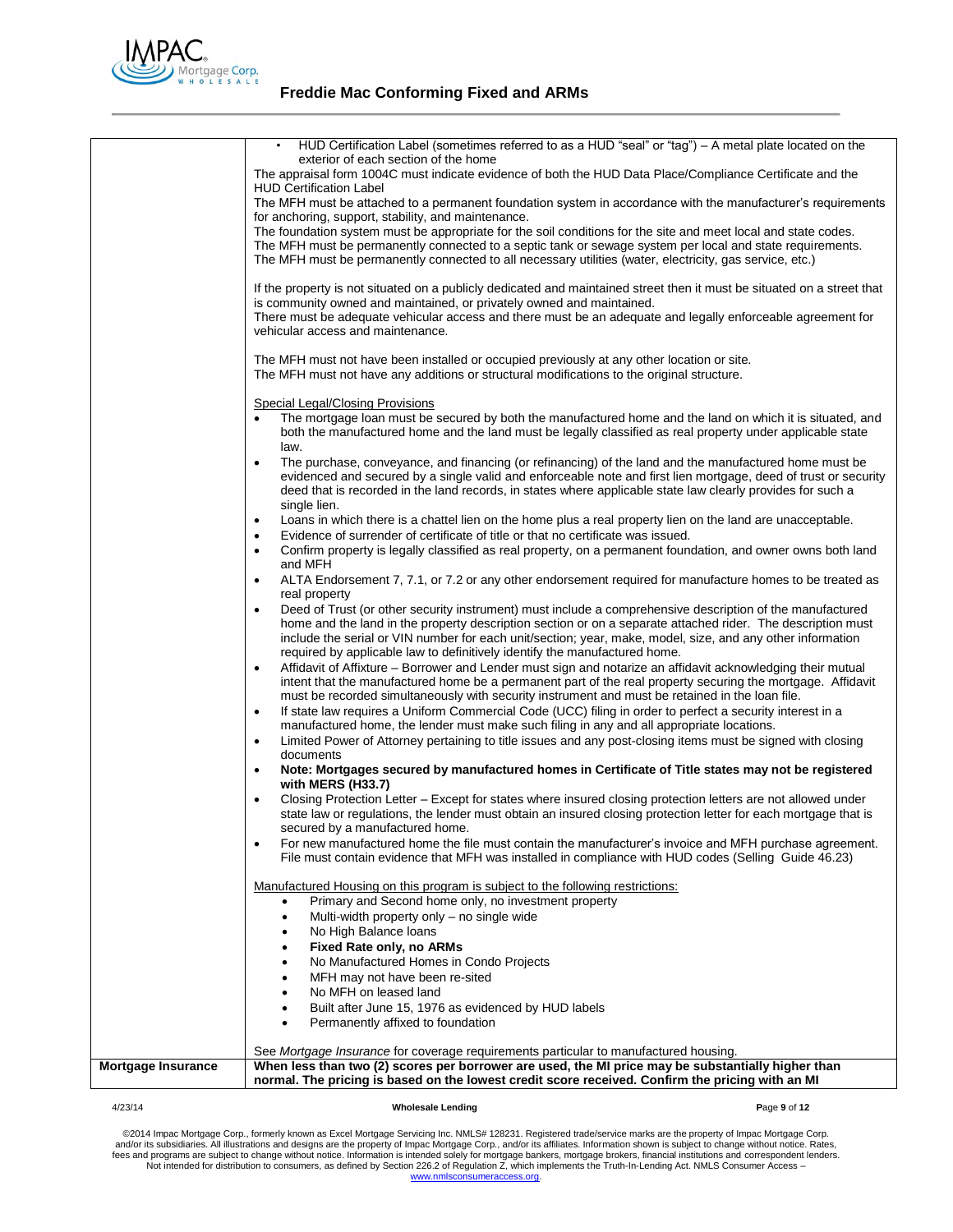

|                                                                                                                    | representative in the early stage of the loan transaction.                 |                                                                                                  |  |
|--------------------------------------------------------------------------------------------------------------------|----------------------------------------------------------------------------|--------------------------------------------------------------------------------------------------|--|
| The following supersedes all other guidelines for > 80% LTV with MI availability                                   |                                                                            |                                                                                                  |  |
| $\bullet$                                                                                                          | All loans must be submitted to LP and receive Accept feedback              |                                                                                                  |  |
| $\bullet$                                                                                                          | Reserve requirements by mortgage insurers shall prevail                    |                                                                                                  |  |
| Impac's approved MI companies and master policy numbers are as follows.                                            |                                                                            |                                                                                                  |  |
| Genworth B222229XWM<br>$\bullet$                                                                                   |                                                                            |                                                                                                  |  |
| MGIC 04-307-6-1822<br>٠                                                                                            |                                                                            |                                                                                                  |  |
| National MI 00385-0001<br>٠                                                                                        |                                                                            |                                                                                                  |  |
| Radian A2436-000:<br>$\bullet$                                                                                     |                                                                            |                                                                                                  |  |
| United Guaranty (UG) 4-1301-000<br>$\bullet$                                                                       |                                                                            |                                                                                                  |  |
|                                                                                                                    |                                                                            |                                                                                                  |  |
| Eligible MI certificate are as follows:                                                                            |                                                                            |                                                                                                  |  |
| $\bullet$                                                                                                          |                                                                            | Borrower Paid Mortgage Insurance (BPMI) paid monthly and must be ordered as non-refundable,      |  |
|                                                                                                                    |                                                                            | constant renewal, deferred payment (initial premium is paid with the first monthly loan payment) |  |
| Lender Paid Single Premium MI<br>$\bullet$                                                                         |                                                                            |                                                                                                  |  |
| $\bullet$                                                                                                          |                                                                            | Premiums for all lender-paid MI plans must be shown on the HUD as being paid to the MI           |  |
| company by Lender                                                                                                  |                                                                            |                                                                                                  |  |
| Include calculation and rate factor used to determine MI premium disclosed to the borrower on the initial loan     |                                                                            |                                                                                                  |  |
| application. Including the MI rate card with the factor identified to ensure the appropriate MI partner is chosen. |                                                                            |                                                                                                  |  |
|                                                                                                                    |                                                                            |                                                                                                  |  |
| Ineligible MI                                                                                                      |                                                                            |                                                                                                  |  |
| <b>Financed MI</b><br>۰                                                                                            |                                                                            |                                                                                                  |  |
|                                                                                                                    | Single Premium paid by borrower or seller of the property                  |                                                                                                  |  |
|                                                                                                                    | Split Premium – upfront portion paid by borrower or seller of the property |                                                                                                  |  |
| <b>Prepaid Mortgage Insurance</b><br>$\bullet$                                                                     |                                                                            |                                                                                                  |  |
| Lender Paid Monthly<br>٠                                                                                           |                                                                            |                                                                                                  |  |
| Lender Paid Annual<br>٠                                                                                            |                                                                            |                                                                                                  |  |
| Borrower Paid Annual<br>٠                                                                                          |                                                                            |                                                                                                  |  |
| ٠                                                                                                                  | Lender paid pool coverage (referred to as GSE pool insurance)              |                                                                                                  |  |
| Investor - paid pool coverage<br>$\bullet$                                                                         |                                                                            |                                                                                                  |  |
| ٠<br>Secondary market coverage agreements<br>٠                                                                     | Loans covered by recourse and/or indemnification agreements                |                                                                                                  |  |
|                                                                                                                    |                                                                            |                                                                                                  |  |
| Coverage requirements for fixed rate > 20 years and all ARMs (except MFH)                                          |                                                                            |                                                                                                  |  |
| <b>LTV</b><br>Coverage                                                                                             |                                                                            |                                                                                                  |  |
| 12%<br>80.01% - 85%                                                                                                |                                                                            |                                                                                                  |  |
| 85.01% - 90%<br>25%                                                                                                |                                                                            |                                                                                                  |  |
|                                                                                                                    |                                                                            |                                                                                                  |  |
| 30%<br>$90.01\% - 95\%$                                                                                            |                                                                            |                                                                                                  |  |
|                                                                                                                    |                                                                            |                                                                                                  |  |
| Coverage requirements for fixed rate $\leq$ 20 years (except MFH)<br><b>LTV</b><br>Coverage                        |                                                                            |                                                                                                  |  |
| 80.01% - 85%<br>6%                                                                                                 |                                                                            |                                                                                                  |  |
| 12%<br>85.01% - 90%                                                                                                |                                                                            |                                                                                                  |  |
| 25%<br>$90.01\% - 95\%$                                                                                            |                                                                            |                                                                                                  |  |
|                                                                                                                    |                                                                            |                                                                                                  |  |
| Reduced MI coverage amounts provided by agency and AUS decisions are ineligible.                                   |                                                                            |                                                                                                  |  |
| A Mortgage secured by a Manufactured Home must have mortgage insurance coverage as follows:                        |                                                                            |                                                                                                  |  |
|                                                                                                                    |                                                                            | >20-Year Loan Term                                                                               |  |
| <b>LTV Ratio</b>                                                                                                   | ≤20-Year Loan Term                                                         | and                                                                                              |  |
|                                                                                                                    |                                                                            | ≤30-Year Loan Term                                                                               |  |
|                                                                                                                    | <b>Primary Residence</b>                                                   |                                                                                                  |  |
| Greater than 80% up to 85%                                                                                         | 12%                                                                        | 17%                                                                                              |  |
| Greater than 85% up to 90%                                                                                         | 25%                                                                        | 30%                                                                                              |  |
| Greater than 90%                                                                                                   | 30%                                                                        | 35%                                                                                              |  |
| Greater than 80% up to 85%                                                                                         | <b>Second Home</b><br>12%                                                  | 17%                                                                                              |  |

#### 4/23/14 **Wholesale Lending P**age **10** of **12**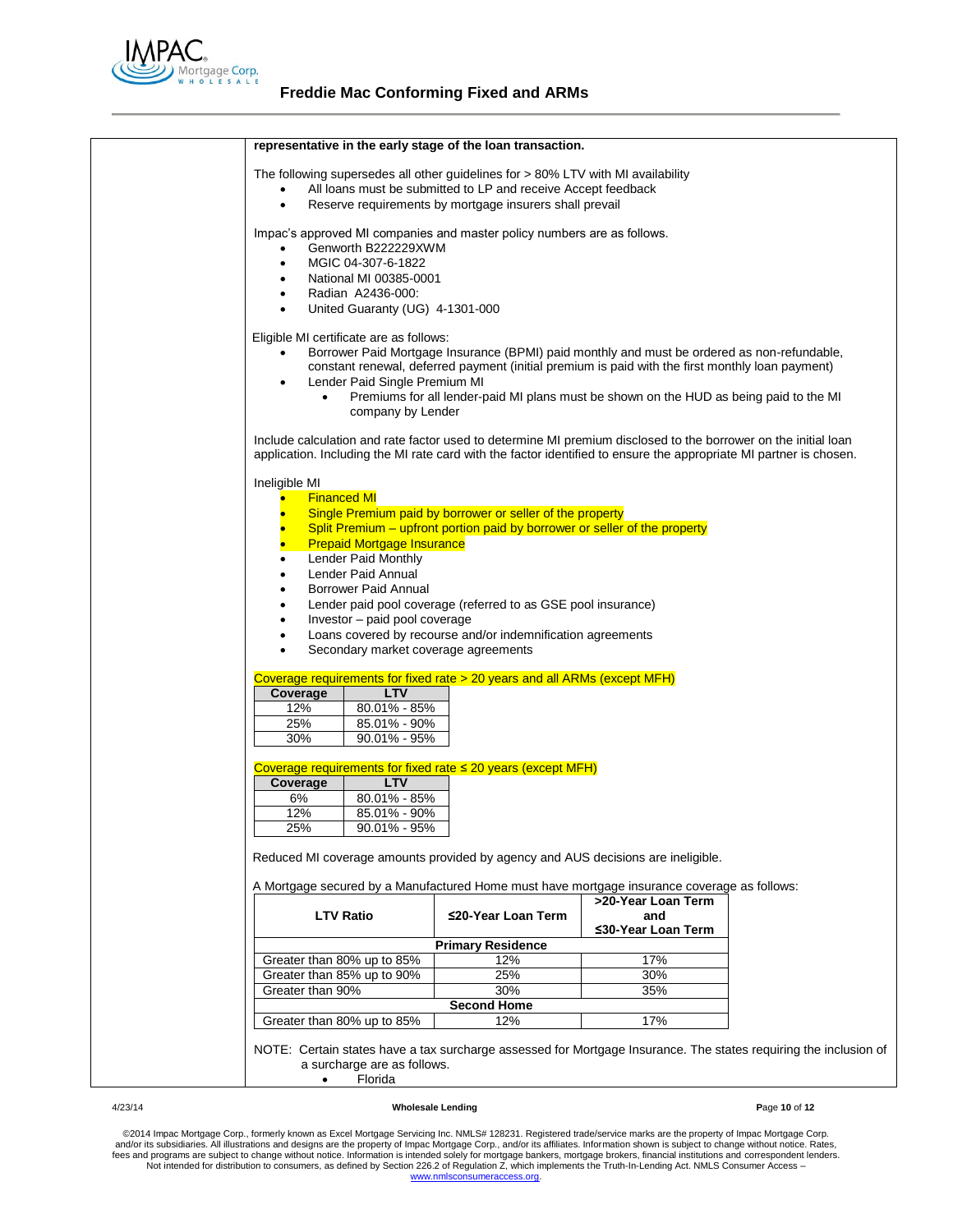

# **Freddie Mac Conforming Fixed and ARMs**

|                                             | Kentucky<br>$\bullet$<br>West Virginia<br>Ensure the MI premium also includes the additional surcharge. Some MI companies include the<br>additional charge in the MI premium and others do not. Ensure you have identified which is the<br>premium amount and which is the tax amount and for the MI monthly premium to be escrowed,<br>ensure the total of the two is used for the monthly payment.                                                                                                                                                                                                                                                                               |                                                                          |                                                                                                                                                                                                   |
|---------------------------------------------|------------------------------------------------------------------------------------------------------------------------------------------------------------------------------------------------------------------------------------------------------------------------------------------------------------------------------------------------------------------------------------------------------------------------------------------------------------------------------------------------------------------------------------------------------------------------------------------------------------------------------------------------------------------------------------|--------------------------------------------------------------------------|---------------------------------------------------------------------------------------------------------------------------------------------------------------------------------------------------|
| Occupancy                                   | <b>Primary Residence</b><br>Second Homes<br><b>Investment Properties</b>                                                                                                                                                                                                                                                                                                                                                                                                                                                                                                                                                                                                           |                                                                          |                                                                                                                                                                                                   |
| <b>Prepayment Penalty</b>                   | None                                                                                                                                                                                                                                                                                                                                                                                                                                                                                                                                                                                                                                                                               |                                                                          |                                                                                                                                                                                                   |
| <b>Property Types</b>                       | Eligible property types<br>1-4 units<br>Modular Pre-Cut/Panelized Housing<br>Manufactured Housing (see separate Manufactured Home Property Requirements section)<br><b>PUDs</b><br>Ineligible<br>Condominiums<br>Condo Hotels<br>Co-ops<br><b>Leasehold Estates</b><br>2-4 unit properties in PUDs<br>Properties encumbered with private transfer fee covenants (per Regulation 12 C.F.R. Part 1228)                                                                                                                                                                                                                                                                               |                                                                          |                                                                                                                                                                                                   |
| <b>Qualifying Rate &amp;</b>                | <b>Fixed Rate Qualifying Rate</b>                                                                                                                                                                                                                                                                                                                                                                                                                                                                                                                                                                                                                                                  |                                                                          |                                                                                                                                                                                                   |
| <b>Ratios</b><br><b>Secondary Financing</b> | Qualify at note rate<br><b>ARM Qualifying Rate</b><br>5/1 qualify at the greater of Note Rate plus 2% or the fully-indexed rate<br>7/1 and 10/1 Hybrid ARM qualify at note rate<br>HPCT (Higher Priced Covered Transactions) Qualifying Rate requirements for 7/1 and 10/1 ARMs (30.16)<br>For all HPCTs that are ARMs with initial periods of 7 or 10 years (i.e., 7/1 or 10/1 ARMs), the borrower<br>must be qualified using the greater of the Note Rate or the fully-indexed rate.<br>HPCTs are defined in Regulation Z, 12 C.F.R. 1026.43(b)<br>Ratios<br>LP Accept - Ratios evaluated by LP<br>$\bullet$<br>Secondary financing is eligible and requirements are as follows. |                                                                          |                                                                                                                                                                                                   |
|                                             | Refi includes 1 <sup>st</sup> lien payoff                                                                                                                                                                                                                                                                                                                                                                                                                                                                                                                                                                                                                                          |                                                                          |                                                                                                                                                                                                   |
|                                             | Payoff of purchase money 2 <sup>nd</sup> no cash out                                                                                                                                                                                                                                                                                                                                                                                                                                                                                                                                                                                                                               | Underwrite transaction as<br>Limited cash-out refi                       | <b>Comments</b><br>N/A                                                                                                                                                                            |
|                                             | Payoff of non-purchase money $2^{n}$ ,<br>regardless of cash out being taken<br>Payoff of 1 <sup>st</sup> lien seasoned a minimum of<br>6 months, with subordinate financing<br>being resubordinated and left in place,<br>regardless if the subordinate financing<br>was used to purchase the property and<br>the cash out does not exceed the limited<br>cash-out refi transaction<br>Refinance of a cash-out a transaction<br>within the last 6 months<br>NOTE: Subordinate financing left in place will not affect the type of refinance transaction used.<br>Down Payment Assistance Program (DPA) ineligible                                                                 | Cash-out refinance<br>Limited cash-out refinance<br>Cash-out-transaction | N/A.<br>Subordinate financing must<br>$\bullet$<br>be factored into risk<br>assessment based on TLTV,<br>HTLTV, and DTI ratio.<br>Subordinate lien must be<br>$\bullet$<br>resubordinated.<br>N/A |
|                                             |                                                                                                                                                                                                                                                                                                                                                                                                                                                                                                                                                                                                                                                                                    |                                                                          |                                                                                                                                                                                                   |
| <b>Special Feature Codes</b>                | Refer to the LP Feedback Certificate to identify the applicable Special Feature code number(s).                                                                                                                                                                                                                                                                                                                                                                                                                                                                                                                                                                                    |                                                                          |                                                                                                                                                                                                   |
| 4/23/14                                     | <b>Wholesale Lending</b>                                                                                                                                                                                                                                                                                                                                                                                                                                                                                                                                                                                                                                                           |                                                                          | Page 11 of 12                                                                                                                                                                                     |
|                                             |                                                                                                                                                                                                                                                                                                                                                                                                                                                                                                                                                                                                                                                                                    |                                                                          |                                                                                                                                                                                                   |

@2014 Impac Mortgage Corp., formerly known as Excel Mortgage Servicing Inc. NMLS# 128231. Registered trade/service marks are the property of Impac Mortgage Corp.<br>https://www.assurfactions and designs are the property of Im [www.nmlsconsumeraccess.org.](http://www.nmlsconsumeraccess.org/)